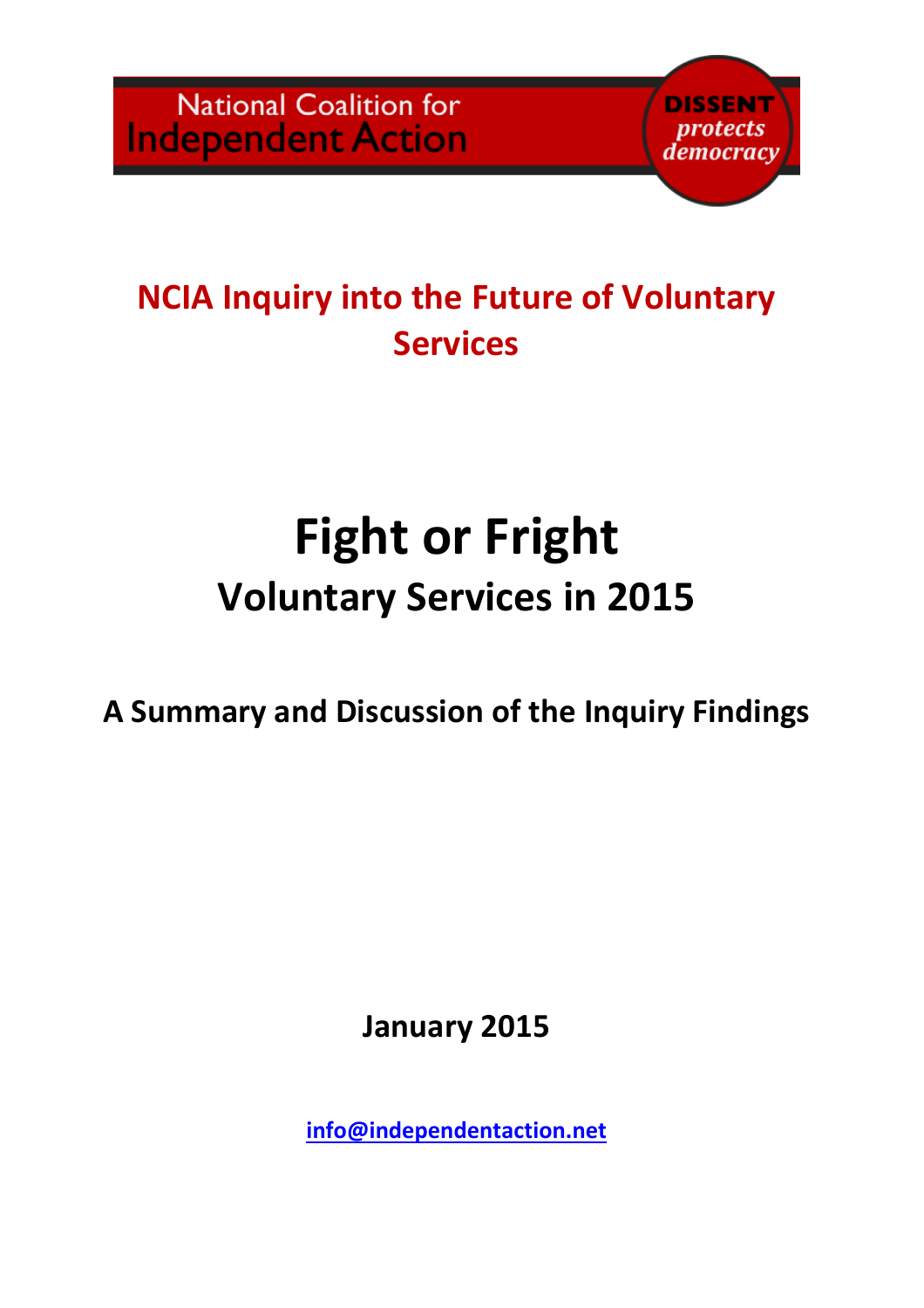## About NCIA

The National Coalition for Independent Action is an alliance of individuals and organisations who have come together to defend and promote a radical political view of the principles and practice of independent voluntary action in the UK in 2015. NCIA was established in 2006 in response to the perceived co-option of voluntary action by the UK Government and State agencies as a way to implement their policies and plans. More recently, NCIA has added to its purpose the intention to oppose the progressive incorporation of voluntary effort within private business interests, especially in the context of public services privatisation.

## Voluntary Action, the State and the Market: Our starting point

We view voluntary action as occupying a space within civil society that is distinct from the State and the private sector; a space in which citizens come together freely to exercise self-determining collective action. Voluntary groups (including those that provide services, whether under contract or otherwise) do not have to exist. They are an expression of citizen action, usually driven by compassion, concern and determination to make the world a better place. NCIA supports such action where it is intended to advance social justice; equality; liberty; conviviality; freedom from want; enfranchisement; and environmental sustainability. Without the pluralism and vigour of this 'ungoverned space', we will be in deep trouble, and democratic freedoms in society will be significantly curtailed.

Voluntary action is **political** in that the choices made by voluntary groups about their activities, objectives and ways of working spring from ideological and political beliefs - about how things should be and how they are shaped (or not) by such matters as Governments' policies, the power of markets or by ethical and moral values.

Voluntary services exist to do the things that Government cannot, will not, or should not do; to complement, not substitute for public services and entitlements: to innovate, reach excluded groups, aid access to mainstream services, offer services which have to be independent (such as advice and advocacy) and act as commentator and critic of public services and State action. Once a voluntary group becomes a servant of the State this unique role is compromised.

Some responsibilities must rest with the State, including guarantees of freedom, social justice, the rule of Law, democratic governance and accountability and acting as custodian of our collective human needs and their protection. The ability to fulfill these functions requires legislative powers, political and moral authority, governance and accountability and adequate resources. Voluntary services are in no position to take on these responsibilities. Like private businesses, they are neither universal nor democratically accountable.

We believe that public money raised to meet basic needs should not be used to create private gain. NCIA is opposed to the transfer of public services, facilities and activities into the control of private firms and corporations.

© NCIA 2015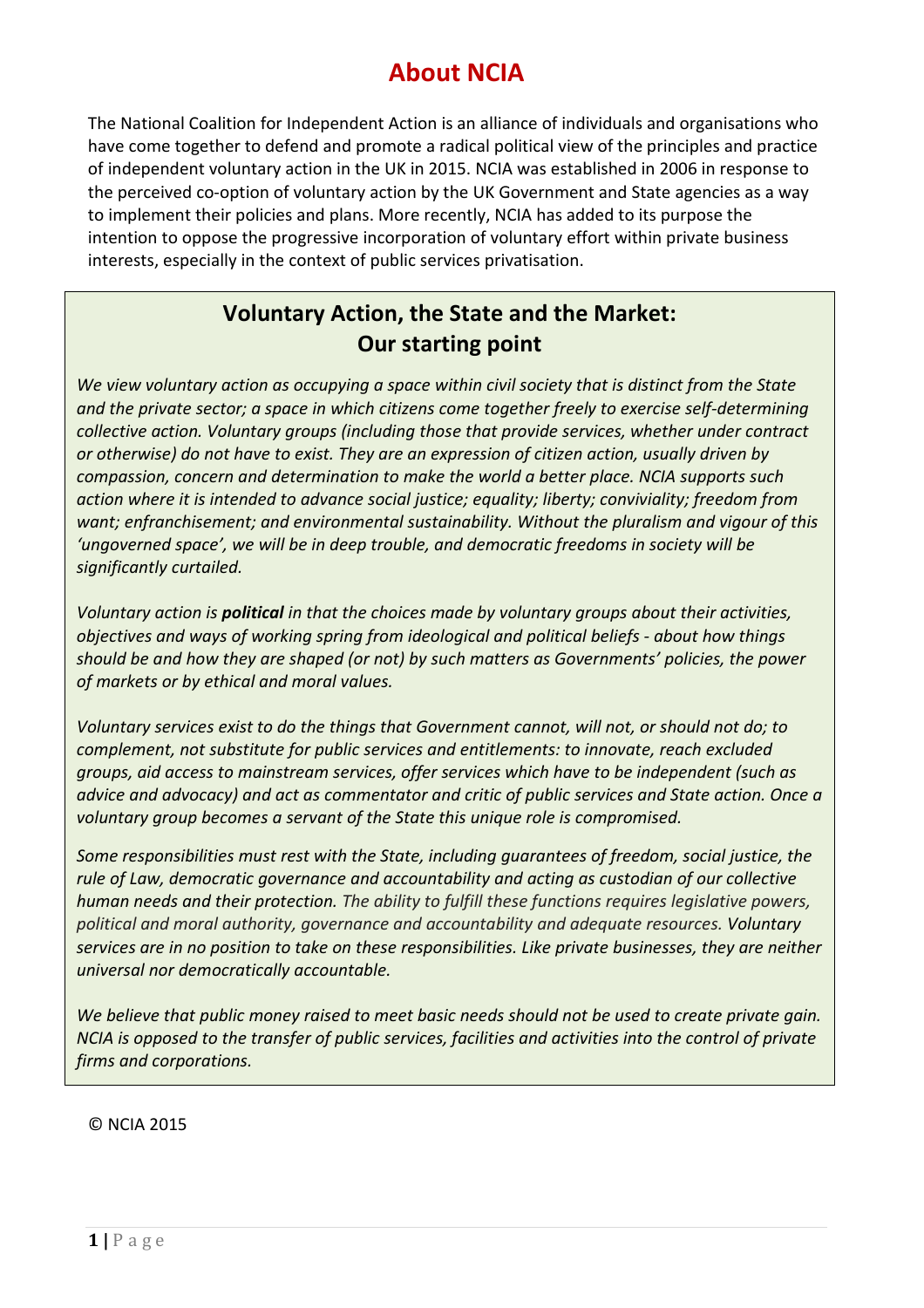## 1. The NCIA Inquiry into the Future of Voluntary Services

During 2013 and 2014, NCIA undertook a major project to describe and review the landscape occupied by those voluntary and community organisations that deliver services in local communities, especially those that accept State money for these activities. These are the groups that have been particularly affected by successive New Labour and Coalition Government policies regarding the relationship between the voluntary and statutory sectors, and attitudes and intentions towards the future of public services. In this and other papers we refer to these as Voluntary Services Groups or VSGs.

The NCIA Inquiry into the Future of Voluntary Services has been an attempt to document the changes that have occurred in the landscape of voluntary services. Our contributors have examined the impact of successive Government policies on these services, those who manage them and work in them, and the consequences for service users. The Inquiry has also placed these changes in the wider context of the political and ideological trends that have been dominant over this period, the massive cuts in public finance and service and the privatisation of public services that is now taking place. Though the picture painted by this work is, in the most part, bleak and dispiriting, we hope that it will be seen as a positive contribution to the debates that are urgently needed within the sector if the robust traditions of independent voluntary action with a commitment to social justice are to be rescued.

The Inquiry facilitated and resulted in the publication of 17 separate reports dealing with the main issues that bear on the role and activities of VSGs. We are deeply grateful to all those who freely gave their time to produce this wealth of material and to the wider reference group that helped to shape the project. All of the Inquiry reports are available on the NCIA website as downloads<sup>1</sup>. They are briefly summarised in the appendix to this report.

## 2. This report

This report provides a summary of the mass of material produced and views offered as part of the Inquiry and attempts:

- In section 3, to bring together evidence of the changes taking place, the impact on VSGs (and how they are responding to them), as well as the consequences for the services they provide and the users/beneficiaries of their activities;
- In section 4, to explain these changes by reference to the wider context of the current policy agenda and the values that underpin it; and specifically to point to the ideological and political influences driving these changes;
- In sections 5, to discuss a possible future for VSGs and action that could encourage VSGs to take a stand, challenge the current direction of travel, promote different values and assert an alternative vision.

<sup>&</sup>lt;sup>1</sup> http://www.independentaction.net/ncia-leaflets-and-research/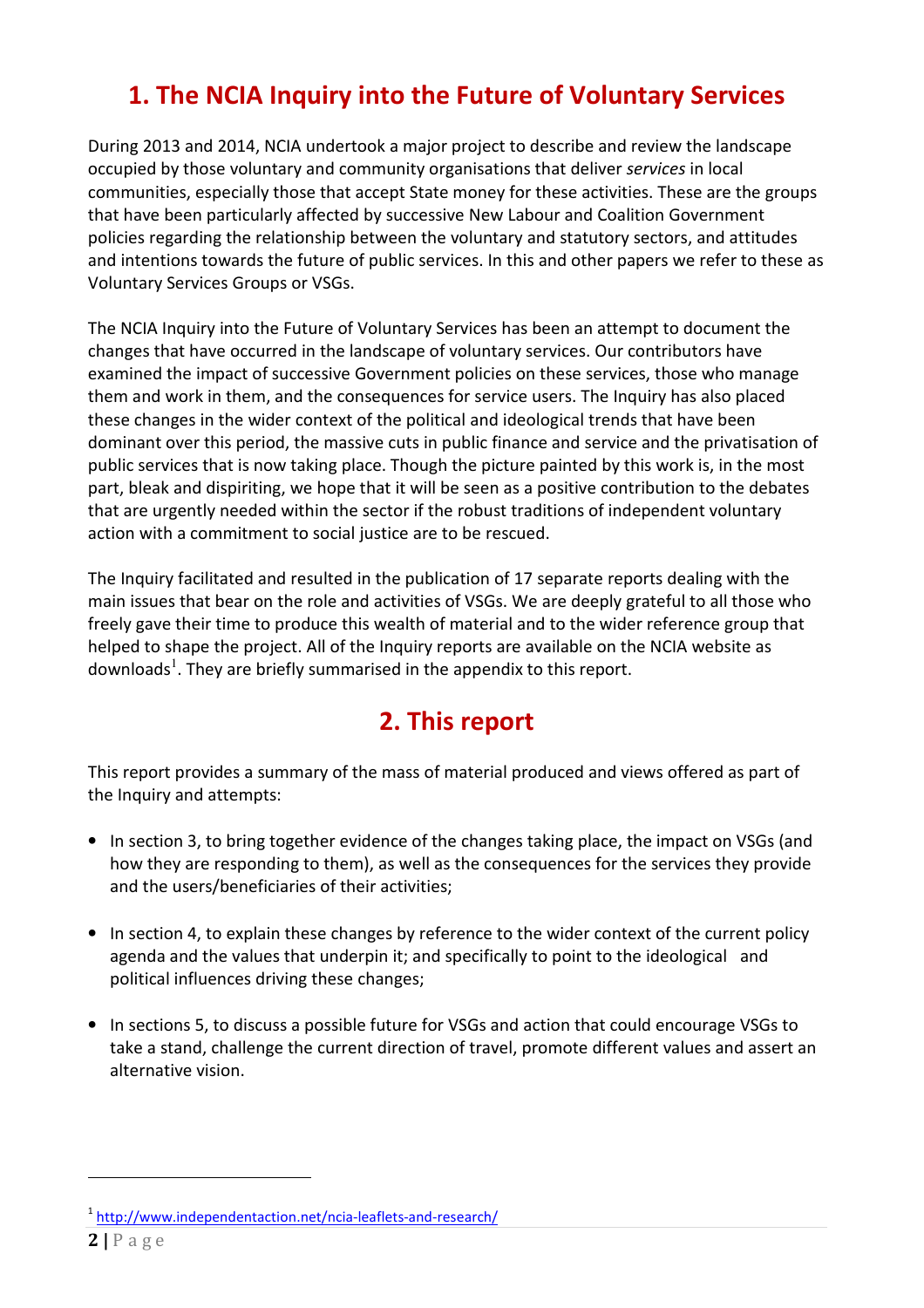## 3. Voluntary Services Groups, their services and their users what picture does the NCIA Inquiry paint?

Though VSGs are themselves only a part of the wider world of voluntary action, within their own terms they present a bewilderingly complex landscape. Groups vary in history, size, orientation, geography, activity, theme, specialism, aspiration, ways of working, efficiency, effectiveness and competence. Their fortunes also vary as they interact with the local and national State, with the private sector, with their peers within the voluntary sector and with their users and communities. Studying this scene is complicated and exceptions can be found to every assertion. Nonetheless, the picture that has been generated by our Inquiry indicates a very clear direction of travel and one that, we believe, should alarm all those who care about poverty and inequality and wish to defend and protect the principles and practice of independent voluntary action. What is the picture, therefore, that our evidence paints?

- Overall, the environment for service-providing voluntary organisations is increasingly difficult, hostile and getting worse:
	- **for the people for whom they provide services and undertake activities;**
	- **for the scope and quality of the services they provide;**
	- **E** and for their own independence and self-determination in these matters.
- Many VSGs and their leadership bodies have responded to pressures of co-option by the State and the private sector in complicit and supine ways, failing to defend their autonomy or show active solidarity with their users and communities.

## Voluntary Services Groups: Serving people and communities under pressure?

The cuts to public services and to the living standards of the poorest in our communities since 2010 have been the largest in living memory with much more to come, whichever political party wins the coming election. Although our Inquiry did not focus specifically on the nature or extent of these cuts, a theme that runs through the Inquiry reports is how VSGs are confronted by their catastrophic effects. This is particularly the case with respect to disabled people; to benefits claimants (especially those who are young or long term unemployed or who have other difficulties entering the labour market); to low wage earners; to BME communities (including refugees and asylum seekers) and to those with high needs for health, social care and youth work services. More and more people struggle to make ends meet as the result of low paid and insecure employment; the rising cost of living; and cuts in benefits and services. It is also the least affluent parts of the country that have been hardest hit by cuts.

For the vast majority of VSGs, it is these people and communities who are their interest and supposed beneficiaries, and whose needs are used to justify their existence. The demand for the services provided by VSGs has increased and is increasing. But the amount of funding available to meet these demands has not only failed to keep up with the increase in need but has fallen. There is evidence that, in some areas, such as domiciliary care, contract costs have now been slashed to the extent that it is impossible to provide adequate, let alone good quality services. Cuts and contracts have promoted a 'race to the bottom' in terms of cost and quality in which VSGs are seen as providing a low cost option. The very heavy transaction costs involved in 'contractualism' are diverting resources that might have been better spent on providing more or better frontline services.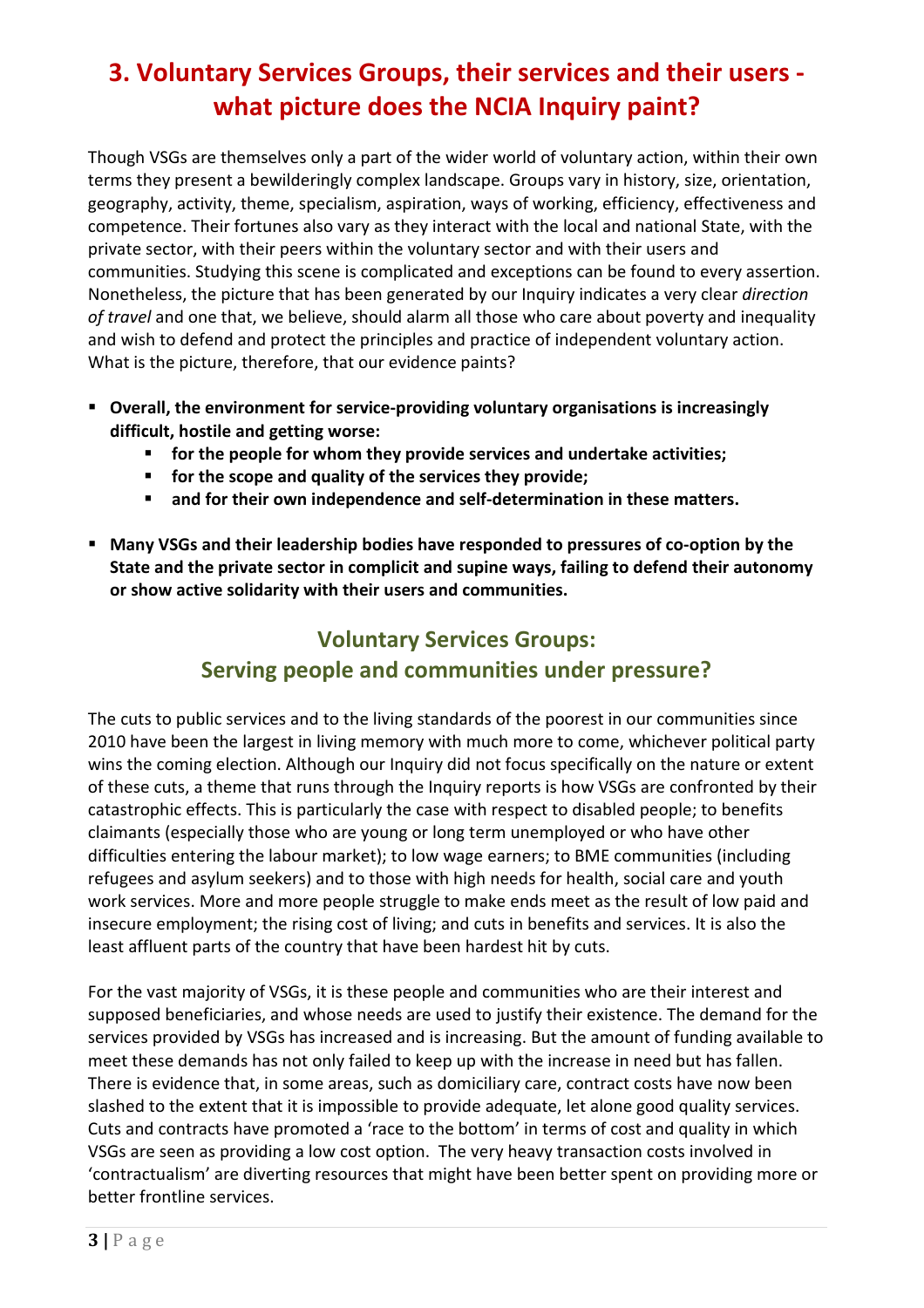The users of VSG services suffer not only the consequences of inadequate funding: they also face limitations on the range of services that are funded and the increasingly inflexible and standardised way in which services are required to be delivered. With few exceptions, the State will no longer support activities which are 'additional' or 'complementary' to their own directly managed public services, let alone alternatives to models that are tightly specified by contract. And yet it is precisely these complementary services that have often been of great support to their users.

These findings question whether VSGs should be entrusted with the delivery of vital mainstream public services, either standing alone or as sub-contractors. It seems clear that, for a number of reasons, it is not possible to assert that services provided by VSGs are 'good by definition' because they are provided by voluntary organisations assumed to have worthy objectives and committed personnel.

One might assume that this 'double indignity' – increased privation amongst VSG beneficiaries and diminished capacity to respond – would have galvanised anger and resistance within the sector. But the reverse appears to be the case. Where there is visible and committed opposition to public policy and its effects, it lies outside of the world of professionalised VSGs.

## Loss of funding, changes to funding conditions, and the expectations of funding

#### Grants to contracts

The loss of grant aid, and its consequences, is a common theme running through a number of the Inquiry reports. Historically, grant aid to VSGs was the principal mechanism used for State support. In very many local areas grants programmes have been cut significantly, if not entirely, and, where retained, often confined to small grants to support small community group activity.

The use of contracts to mediate State support to VSGs has mostly replaced grant aid. Though this tendency dates back to the 1980s its use has consistently accelerated and is now regarded as the norm for funding relationships. Underlying the shift from grants to contracts is a shift in assumptions: from one that sees State funding as a way of supporting VSG's own plans and priorities, to one that see VSGs as a means of delivering State plans and priorities. This is now an explicit intention of Government<sup>2</sup>

#### The key role of commissioning and procurement

The marketisation and privatisation of public services has required the creation of commissioning and procurement regimes, based largely on private sector practices. In effect, a new profession has been created, at a significant remove from service users<sup>3</sup>. In the process the historic relationships between VSGs, local and national State agencies have been re-engineered, with new arrangements, based on contracting and contractor relationships, incorporated within the new funding regimes. Procurement practices have repeatedly shown themselves to be expensive

 $2\degree$  "We need to find a much more active and responsive system.... we have to help build much more capacity in the (voluntary) sector to be able to deliver what Government is going to need in the future": Rob Wilson, Minister for Civil Society. Third Sector magazine, January 2015.

 $3$  It is now possible to obtain a degree in commissioning and procurement, and, in 2013, the Government set up a Commissioning Academy to provide a new cadre of 1500 senior professionals.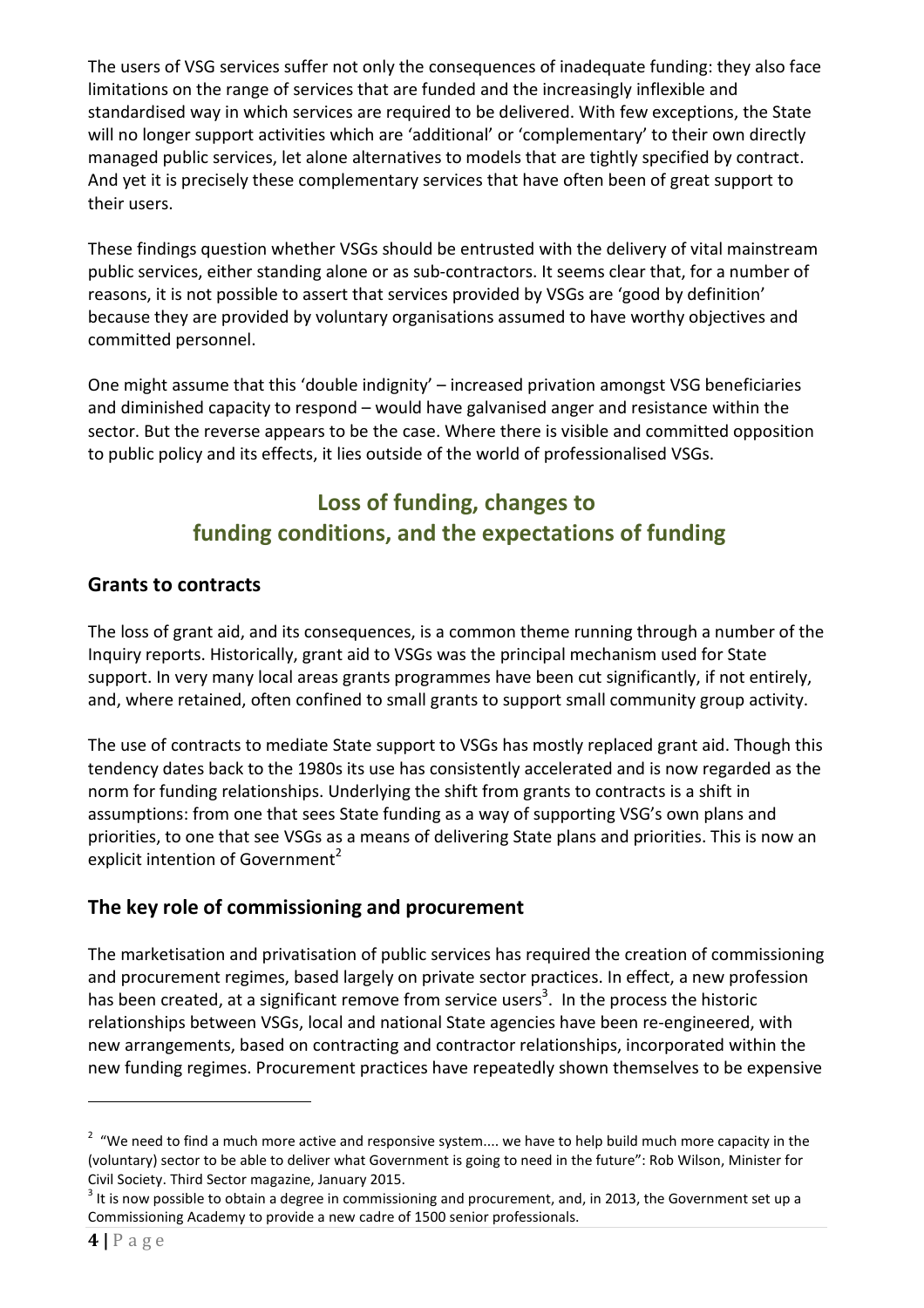to operate, incompetent, inefficient, and, in the longer run, to achieve poor outcomes at greater cost. The cumulative effect of this shift in funding relationships has had a number of damaging consequences.

At a strategic level, the assumptions driving commissioning have diminished voluntary sector input into service planning and needs assessment, and replaced collaborative with competitive relationships (often invoking 'commercial confidentiality'), amongst VSGs and between VSGs and statutory agencies, undermining trust relationships on all sides and silencing VSGs from speaking out on behalf of beneficiaries.

Operationally, the mechanics of procurement systems can impose heavy burdens on VSGs. Organisations have to make a weighty investment in the preliminary 'Pre Qualification Questionnaire' stage designed to weed out unsuitable bidders and reduce commissioning risks. Many VSGs will participate in bids as part of a consortium. However, this collaboration is often instrumental, intended to make tenders more attractive to procurement officers. The procedure – like so much in commissioning – favours the largest organisations and those already in the system.

Successful bidders find themselves having to cope with onerous contract and performance management regimes. While the system is based on transferring risk from the commissioner to the contractor the former remains accountable for the services through micromanagement, onerous reporting requirements, issues about ownership of records, or expensive indemnity insurance.

The widespread use of inappropriate and ineffective procurement processes has largely extinguished core funding. VSGs, like all other organisations, require this to sustain organisational integrity. Such processes also stifle innovative and experimental approaches, consistently favour large, often national, organisations, encourage sub-contracting, and involve vast – and completely unfunded - transaction costs beyond the capacity of many locally-based VSGs.

Users experience the impact as costs are driven down to levels that make the provision of good quality service delivery hard to achieve; the performance-managed services available are less able to adapt to the specific needs of users; and the room to exercise expressive behaviours historically associated with VSGs is reduced or eliminated.

Finally, the larger organisations and the corporations have an advantage when dealing with the increasingly popular adoption of payment-by-results. Few VSGs have the reserves (or the capital) to enable them to sustain provision for some time before they receive payment. Yet often, the risks in respect of outcomes are passed down from large contractors to be carried by smaller VSG sub-contractors.

#### The impact of cuts on VSGs

Since the crash of 2008 and the introduction of widespread cuts in public expenditure this shift in relationship has been accompanied by reductions in funding and, in many cases, by increased contract demands through changed specifications – more for less. At the same time, the cuts have forced State agencies to concentrate resources on core statutory functions. Many VSGs have, therefore, found themselves confronted by:

• Tightly prescribed and managed terms and conditions of funding;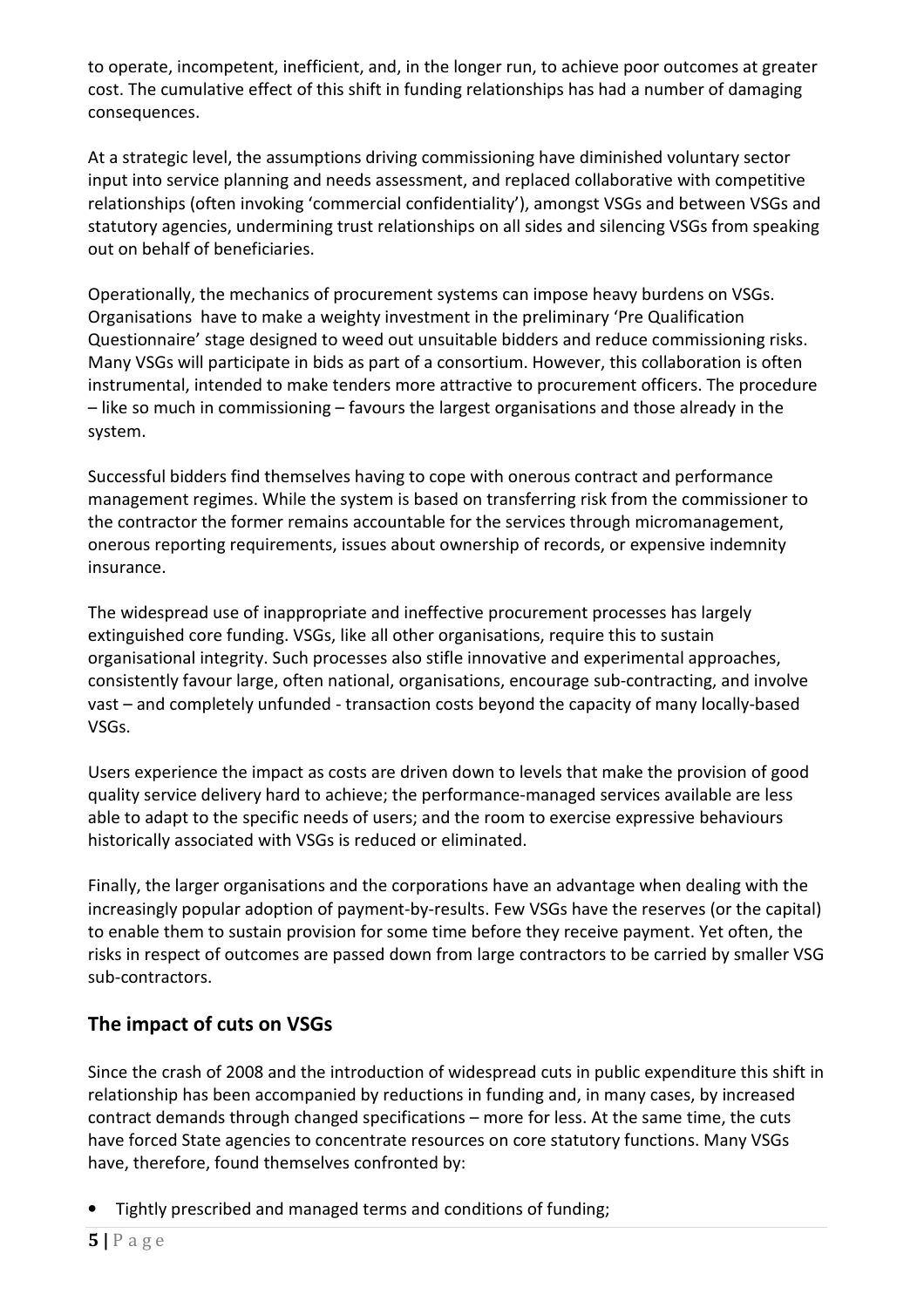- Reductions in the levels of funding available; and
- Requirements to work on issues and in ways that primarily assist statutory agencies to fulfil their legal duties and their own chosen priorities.

#### Crisis responses

The Inquiry reports show that the cumulative effect of these changes has now created a situation in which many VSGs, and most especially small and medium-sized locally-based VSGs, are struggling to stay afloat and maintain levels and quality of services for their users. Such precarious sustainability undermines the consistent and effective services and support needed to provide for people and communities facing cuts and austerity.

In response, some VSGs have looked elsewhere for support – general donations or trusts and foundations – but this has been generally inadequate. Others have moved in the direction of social enterprise and social investment, looking for trading opportunities and adopting business practices as a source of income generation. Others again have felt they have no alternative but to join the market and bid for the only Government funding left for the provision of contractedout or privatised public services. And within the latter category there are a growing number of VSGs who are becoming sub-contractors to profit-making private business. Many other VSGs have been forced to cut their services, or close their doors altogether.

#### Winners and losers – voluntary services and community groups

Our collective evidence makes it clear that the multiple factors bearing down on voluntary and community groups are changing the ecology of the whole sector, overwhelmingly for the worse.

#### Large and small agencies

In terms of size there is a growing gap between the 'winners' and the 'losers'. Larger VSGs have always commanded the bulk of income to the sector and continue to do so<sup>4</sup>. Larger charities are not only better equipped to compete for increasingly large-scale Government contracts but are also more successful in attracting private donations and income from commercial sources. Many larger charities, including large housing associations, have moved into service provision in local areas in direct competition with often long established small or medium size voluntary groups. On the part of some of these national charities there is evidence of aggressive competitive and predatory behaviour. Though this is not new, Inquiry evidence indicates that it is now a more common characteristic of large charities.

 It is the small and medium size groups – overwhelmingly rooted in local areas - that have suffered most from reduced resources and increased pressure on local services and face increasing competition from three kinds of rival organisations - private sector companies which have identified new opportunities for profit; new entrepreneurs badged as non-profit but keenly competitive in their approach to contracting and driven by business values; and some of the larger charities.

 $^4$  In 2011/12, the largest charities (just 2.9% of the total) received 78% of all charitable income, whilst 84% of charities with incomes of less than £100,000 each year received just 5.3% of total income. Those in the middle – 'medium' size charities (income between £100,000 and £1M) - constitute 13.2% of groups and received 16.7% of income. See http://data.ncvo.org.uk/a/almanac14/how-big-is-a-typical-voluntary-organisation-3/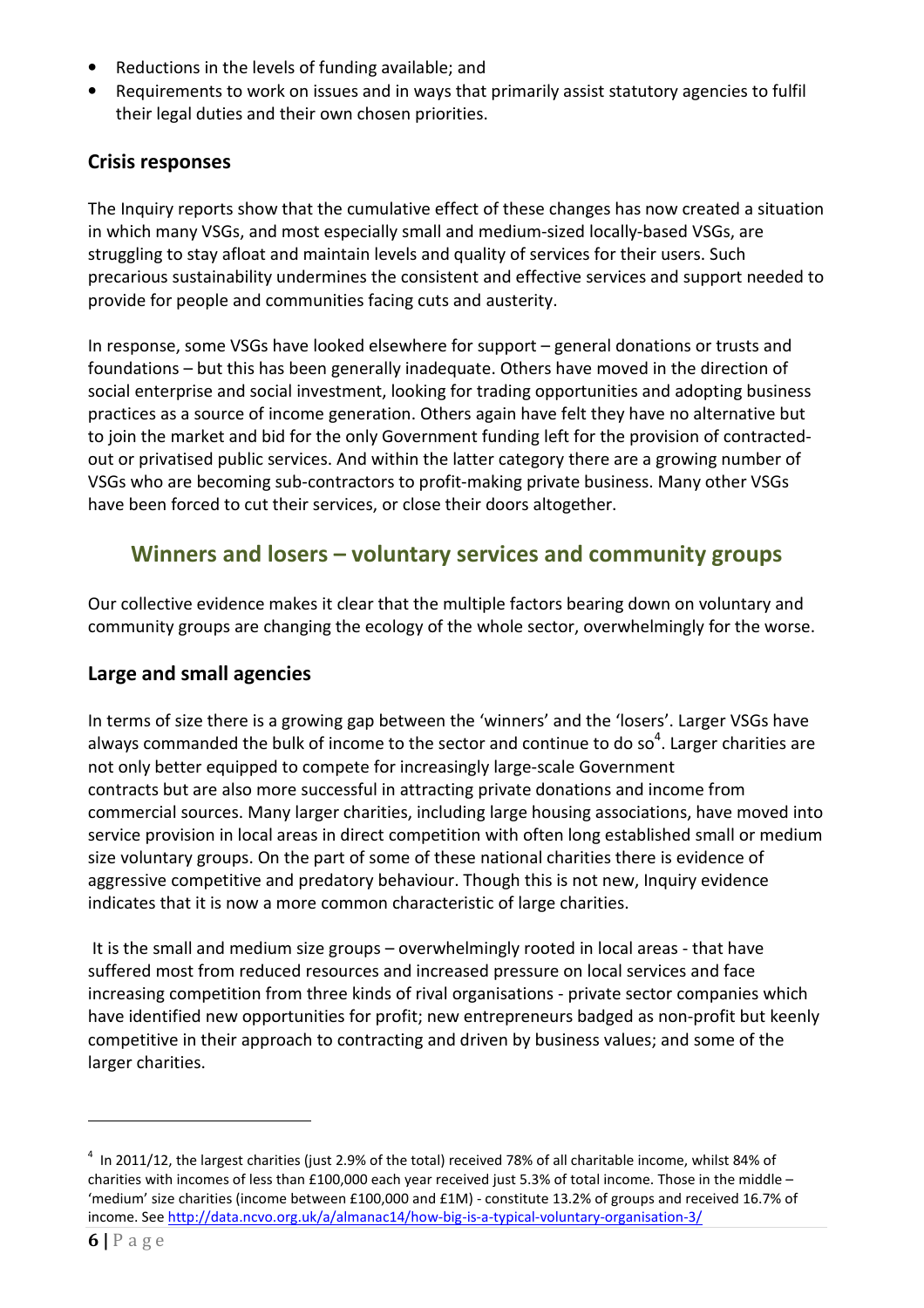Small and medium size groups rarely have reserves or control assets. Reports from groups such as London Voluntary Services Council<sup>5</sup> and Clinks<sup>6</sup> have consistently shown widespread redundancies, falling income, contract income not covering costs and use of reserves to stay afloat. Many of these local VSGs have closed down<sup>7</sup>, radically reduced their services and activities, or face serious threats to their continued sustainability. Many are adopting desperate measures to enable them to remain in the developing market for service delivery. With the loss of local groups comes the loss of local knowledge, networks and degrees of embedded-ness within local communities, benefits that cannot be easily replaced.

The development of local competitive markets has created huge uncertainly and 'churn' in the availability of services and who is contracted to provide them. In some areas of provision – work with children and families being one example; advocacy another – locally-rooted providers have fallen out of the picture as large charities compete with one another and 'swop' contracts as they win or lose in different areas. Any assertion that this regular discontinuity improves services for users is not credible.

#### Community and black and minority ethnic groups

Community groups too are adversely affected by these changes. While the smallest of these organisations – those heavily reliant on volunteers – are seen as 'too small to fail' they are also under pressure. Many of these groups provide activities that in others' hands would be described as 'services'. However, in this situation 'services' are not 'delivered', recorded or costed, and beneficiaries may not see themselves as having 'received' anything, rather the activities dissolve into 'mutuality'. But these groups are filling 'services' gaps, facing rising demand through lack of, or cuts to, other provision, yet often remaining largely invisible and are at a disadvantage when it comes to accessing other forms of funding. Individual donations, for example, are falling especially for small organisations and those working on less popular issues, such as domestic violence, homelessness or asylum.

The small-scale discretionary grants that have sustained so many of these groups are gradually but inexorably coming to an end. Cuts in local authority expenditure, and loss of funding to local infrastructure bodies and 'community anchors', has had a knock-on effect. The smallest organisations can no longer look to the staff of local authorities or voluntary organisations for informal support and the increasing practice of charging for services and use of premises has reduced the amount of help in kind that has been an important and largely unacknowledged contribution to their work.

BME groups appear to be suffering disproportionately, because these communities have poorer health, are more likely to be in poverty, with difficulties in accessing services; because they have long been marginalised in terms of policy; and because they are on the receiving end of the 'multiculturism-has-failed' mantra which concentrates resources in so-called 'mainstream providers'.

Together these groups add very significant social capital. Failure to support their activity means

7 NCVO estimated 70,000 job losses in voluntary agencies in the year 2011/12. See

www.thirdsector.co.uk/Infrastructure/article/1120432/Spending-cuts-knocking-out-sectors-capacity-support-big-society-NCVO-headsays/?HAYILC=RELATED

<sup>&</sup>lt;sup>5</sup> http://www.lvsc.org.uk/media/132319/bigsqueeze-final-smaller.pdf

<sup>&</sup>lt;sup>6</sup> http://www.clinks.org/file/clinks-State-sector-full-reportpdf. Clinks is an infrastructure body working in the criminal justice field.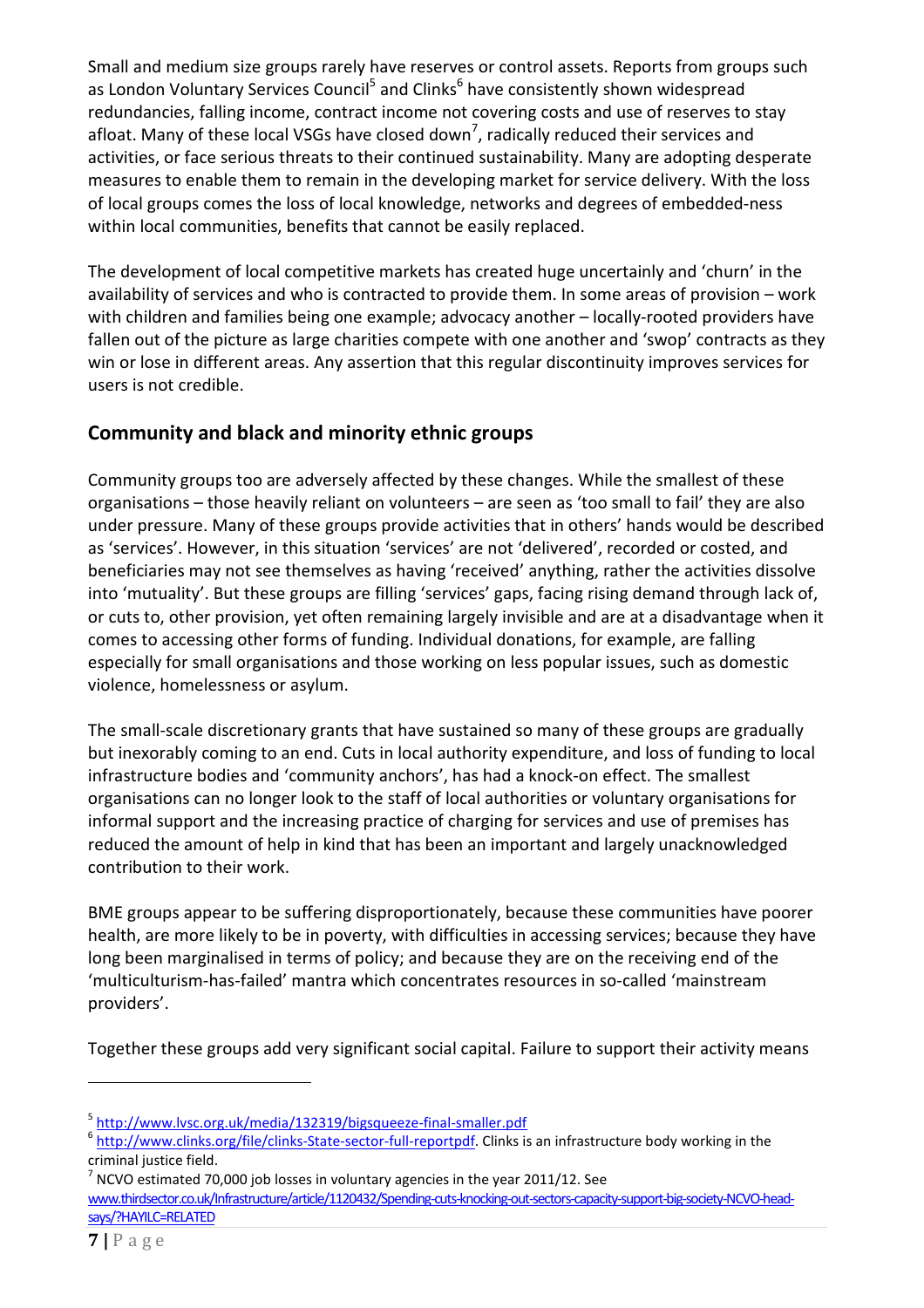that needs go unmet and demand is diverted to more formal service-providing settings, operating with one-size-fits-all models and stripped of cultural sensitivity or specialist knowledge.

#### Exceptions to the rule

This is not the picture everywhere. There are some larger charities that have not chosen to exploit the market opportunities open to them; some smaller VSGs that are managing to operate successfully in the new environment; some community groups that still receive valuable support from their local authority. Key variables include the extent to which local commissioners value the contribution of voluntary sector providers with a long track record; the degree to which local VSGs are dependent on Government funding; the level of cuts imposed locally; and the stance taken by local politicians. It is perhaps by focussing on these exceptions that we can learn how best VSGs can be supported to re-establish their appropriate role.

#### The rise of social enterprise and the new entrepreneur

In response to encouragement from New Labour and Coalition Governments, sector leadership bodies, think tanks and other commentators, many VSGs have adopted the view that being more 'businesslike' will make them more successful and that their future lies in private sector solutions to social problems. Distinctions between not-for-profit and profit-based service delivery have been blurred through the promotion of the vague concept of 'social mission' and the failure to define social enterprise as a distinct activity.

Through these moves some VSGs are now engaging with the 'social investment market' intended to replace public funding for public services, through the use of financial instruments such as payment by results and social impact bonds. This has been accompanied by, and further encouraged, the rise of the new 'social entrepreneur' – a cadre of managers and owners who are happily complicit with the expansion of the 'financialisation' and 'marketisation' of human need. Despite considerable sums of public money being committed to assist this shift, including currently £600 million via Big Society Capital<sup>8</sup>, results are poor. The vast bulk of social enterprises that attract private finance do so by entering into debt commitments with private investors, whilst continuing to rely on public sector finance both to provide the contracted service and repay their investors. These developments sound an echo of the disastrous financial consequences for the public purse of the Private Finance Initiative programme.

This blurring of distinctions between private, public and voluntary contributions to public (especially welfare) services has also made it appear more acceptable to VSGs to enter into subcontracting relationships with private providers. In the latest of the Government's privatisations – that of the Probation Service – 225 VSGs (3/4 of the total) are involved as sub-contractors, to the private sector prime contractors<sup>9</sup>, with a few notable large charities also engaged as bidding partners.

 $^8$  "Big Society Capital is an independent financial institution with a social mission, set up to help grow the social investment market in the UK". It aims to use its own funds to invest in 'businesses with a social purpose' and to champion social investment generally. BSC operates through Social Investment Financial Intermediaries (SIFIs) http://www.bigsocietycapital.com/.<br>9 A Covernment press release was b

 $^9$  A Government press release was headlined "Voluntary sector at the forefront of new fight against reoffending". See http://www.thirdsector.co.uk/big-issue-probation-scheme-enters-crucial-negotiation-period/policy-andpolitics/article/1322370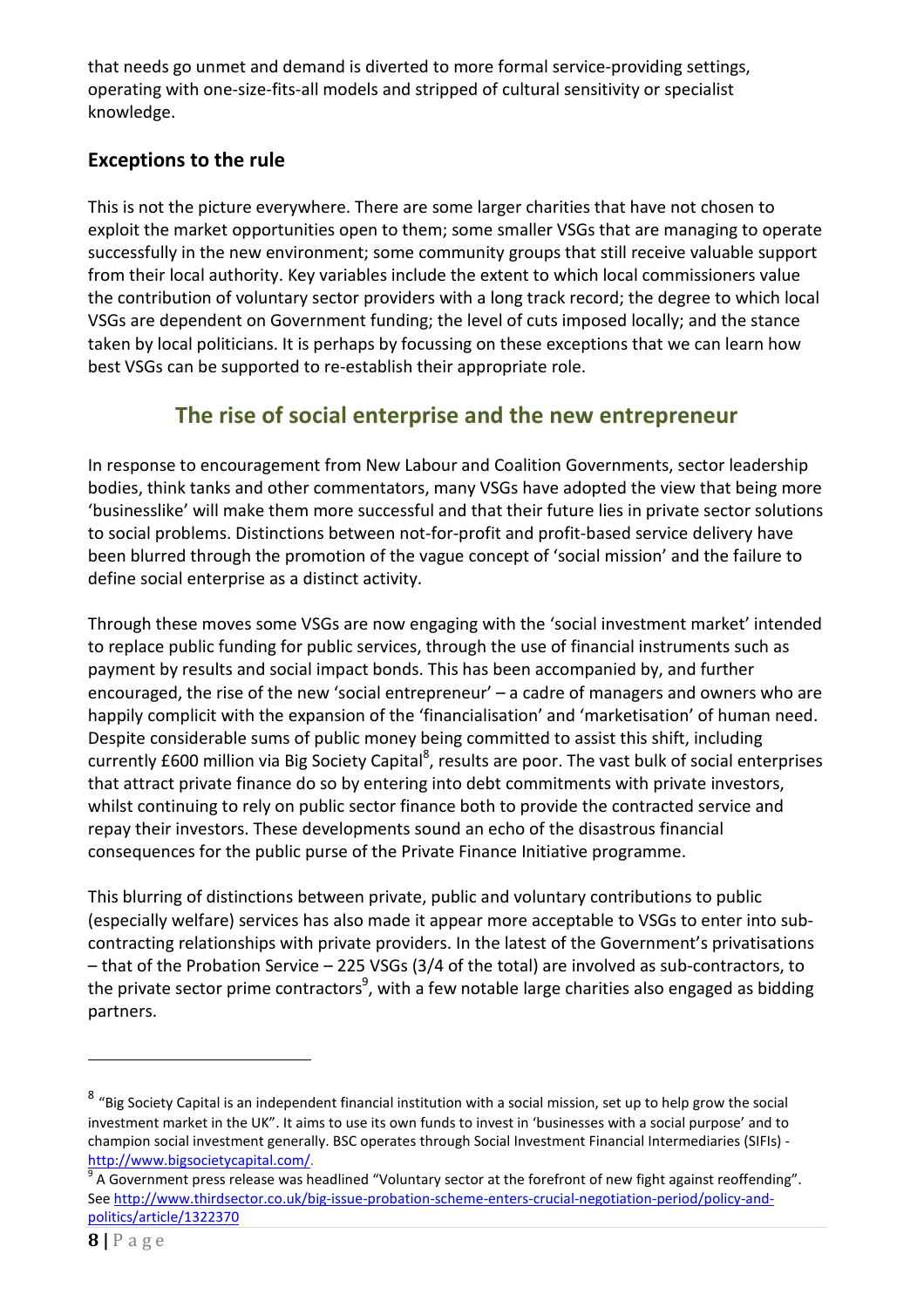In parallel, and as another route to privatise public services, the use of management buy-outs and 'mutuals' have been promoted. However, these apparently egalitarian entities owe little to the proud tradition of workers co-operatives and are proving unpopular and unsuccessful, often simply providing a transition stage before acquisition by private equity, and leading to the loss of public assets such as buildings.

## What about the workers? The impact on volunteering and paid staff

Dominant ideas about volunteering have moved away from self-help, community development and campaigning to the 'workplace model' that sees volunteers as unpaid workers. Though this shift was spotted in the early '90s it has dramatically accelerated as a consequence of contracting, professionalisation and 'managerialism', and recent pressures to do much more for less. This means loss of access to volunteering for some and loss of opportunities for personal development and employment for others. Overall there is less of a focus on meeting the needs of volunteers, through the provision of training for example, within the rationale for using them. Identifying a more subservient role for volunteers also drives a wedge between the perceived 'professionalism' of VSGs and those people and groups involved in activism and campaigning. This is one part of the distancing of VSGs from the struggle for social justice.

With respect to paid staff, the move to outsourcing combined with cuts to budgets has put pressure on VSGs to conform to procurement expectations of low cost, high volume proposals. Where VSGs have been successful this is increasingly leading to wholesale review of terms and conditions of work. Much damage is being done to the voluntary sector workforce through these knock-on effects, including lowering pay at the bottom while increasing it at the top, the 'casualisation' of contracts and use of 'zero hours' contracts, the exploitation of weaker employment rights and heavy-handed 'managerialism' that frowns upon union activity, political activism of any kind and even, in some cases, on professionalism. Growth of zero hours' contracts and VSG workers taking on several jobs concurrently to make ends meet are commonly reported<sup>10 11</sup>.

Trades union membership is low within VSGs and organising within a sector that comprises large numbers of relatively small organisations has always been problematic. Where there is TU membership it is often the case that workplace union activity is weak or incompetent and there is poor support from full time officials.

Overall, our examination of workforce issues demonstrates that many VSGs are poor employers and managers (both with regard to volunteers and paid staff); other reports indicate that many VSGs are struggling to stay afloat and have serious sustainability problems. Together these findings offer little room for confidence about the quality of services or the ability of the VSGs to keep them going.

<sup>&</sup>lt;sup>10</sup> UNISON (2013) 'Community and Voluntary Services in the Age of Austerity: Unison Voices from the Frontline', UNISON, October 2013 https://unison.org.uk/upload/sharepoint/On%20line%20Catalogue/21929.pdf

 $11$  The Chartered Institute of Professional Development (CIPD) reported that voluntary sector agencies use Zero Hours Contracts in the highest proportion (34%) followed by the public sector (24%) and the private sector (17%) see ; http://bit.ly/1f4Y8h2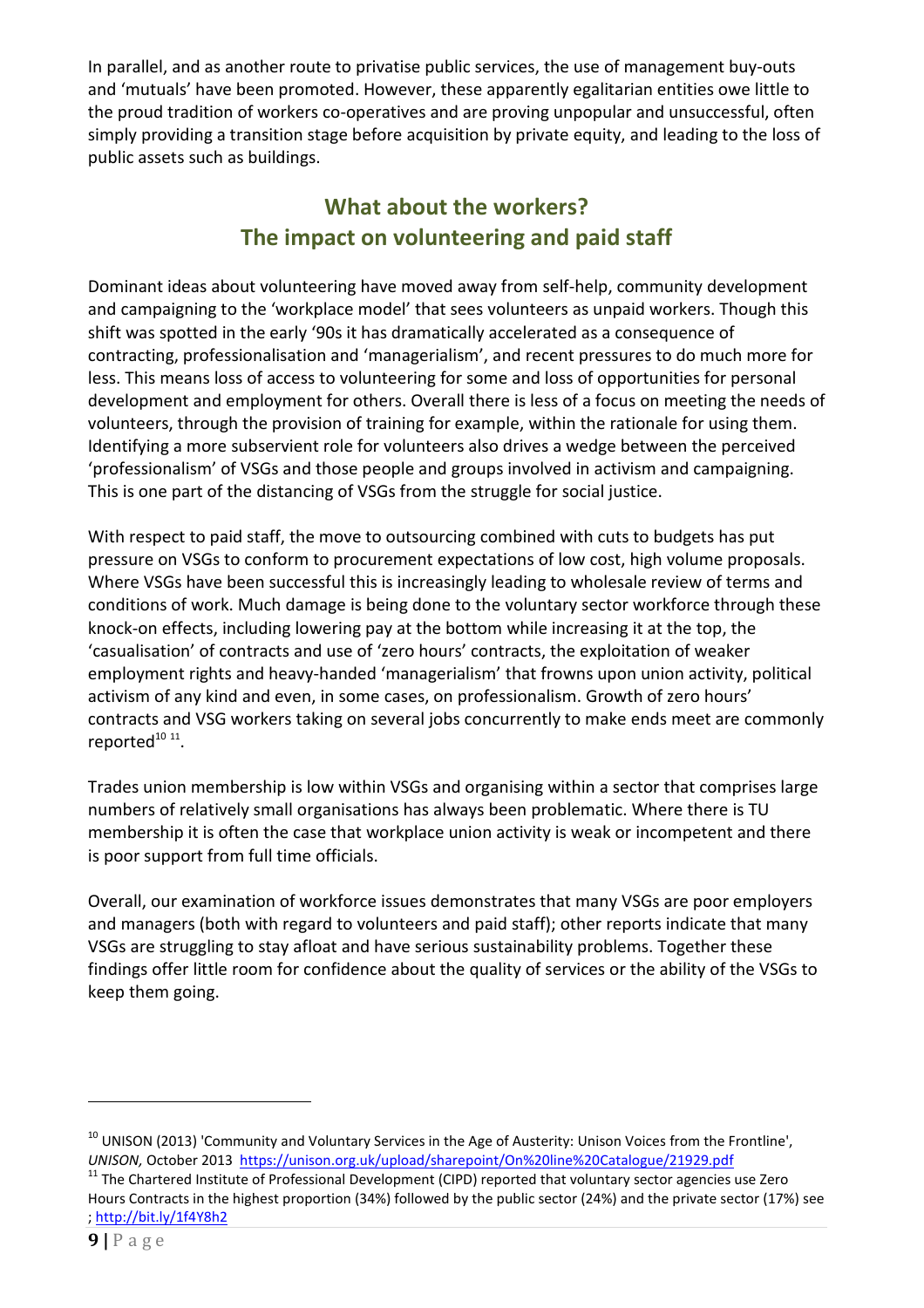## Role of the 'leadership' groups

The Inquiry found that so-called national 'leadership' bodies, especially but not exclusively the National Council for Voluntary Organisations (NCVO) and Association of Chief Executives of Voluntary Organisations (ACEVO), have signally failed to stimulate, let alone organise, any opposition to the discriminatory and disproportionate slashing of services for poor people and disadvantaged communities, and direct cuts to these people's living standards, especially through the benefits system. Patchy responses aimed at specific issues and impacts have been almost universally concerned with cuts to VSGs, rather than the draconian effects on their users and beneficiaries. Ironically, the only area in which the national infrastructure bodies have taken a strong public line is the 'Lobbying' Act – in defence of a freedom they have scarcely used.

With respect to the changing fortunes of VSGs dealing with these societal effects, the leadership bodies have explicitly or implicitly, and in at least one case secretly (Stephen Bubb of ACEVO)<sup>12</sup>, supported the privatisation of public services and sought to maximise the benefits for VSGs through these programmes (such as the Work Programme and the Transforming Rehabilitation Programme). With respect to contracts and the funding environment, they have argued both for a 'level playing field' to enable VSGs to pick up a greater share of contracts, and for closer subcontracting relationships with private sector global corporations<sup>13</sup>. These corporations include some with reputations for criminality (including violence towards users), dishonesty, poor employment practice and other abuses.

Criticisms of procurement practices, funding mechanisms, such as 'payment-by-results' contracts, and contract management arrangements have been confined to technical issues or matters of process, with avoidance of core issues around service purposes, damage to quality and dishonest practices.

At local level too, amongst local infrastructure groups, especially Councils for Voluntary Services (but with a few exceptions), the driving factors have been to accept cuts and competitive behaviours, the promotion of business practices and relationships (including sub-contracting), and subservience to damaging and inappropriate commissioning and procurement regimes. Their structures and networks tend to be dominated by chief executives of the larger professionalised VSGs driven by managerial imperatives – winning contracts, promoting 'best practice' in service delivery or protecting organisational sustainability. There have also been largely ineffectual efforts to defend smaller agencies through 'consortia' or similar joint working relationships.

There are few examples of involvement in local campaigns to defend community rights or oppose cuts. As a result CVSs no longer provide the kind of critical leadership previously offered. In some areas the gap has been filled by informal groupings or networks that provide a local home for radical action but the scope for effective resistance, though varying from area to area, is usually very limited $^{14}$ .

At all levels the claims of social enterprise and social investment as a viable alternative to

<sup>&</sup>lt;sup>12</sup> See http://www.independentaction.net/2012/08/14/secret-note-reveals-bubbs-collusion-with-privatehealthcare-interests/

<sup>&</sup>lt;sup>13</sup> For example, ACEVO, NCVO, NAVCA (the National Association for Voluntary and Community Action) and Clinks have used Cabinet Office funding to work with SERCO providing 'Commercial Master Classes' for VSGs; NCVO has produced a an 'NCVO/Serco Code of Practice'; Clinks provided a brokerage service to put VSGs in touch with 'prime contractors' bidding for probation contracts.

<sup>&</sup>lt;sup>14</sup> See Here We Stand, NCIA March 2013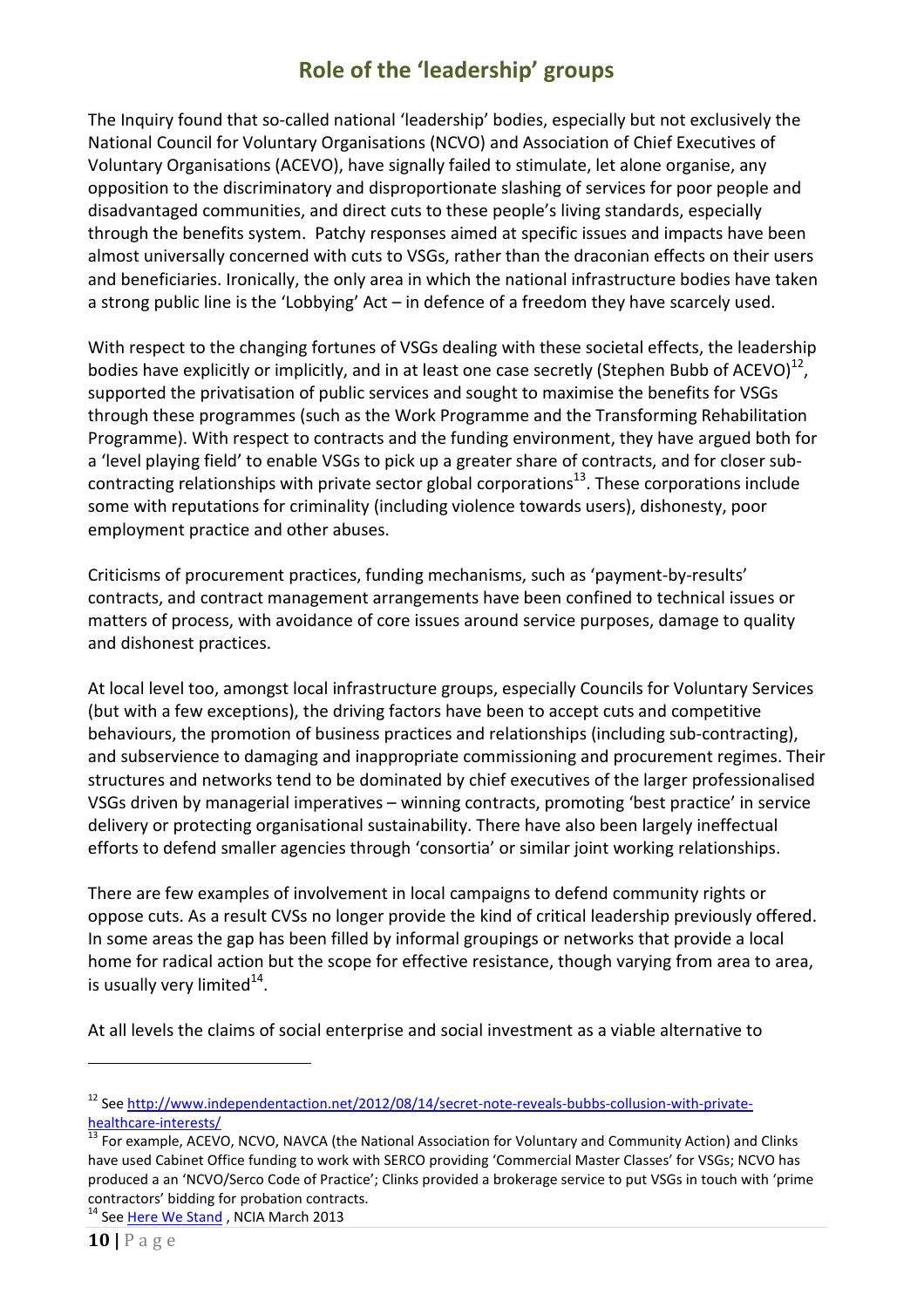publically funded services have been embraced. Indeed the entire sector has again allowed itself to be rebranded as the 'Voluntary, Community and Social Enterprise (VCSE) sector'.

## The silencing of dissent

Another theme that runs through our Inquiry reports is the alarming extent to which VSG's critical voice has been silenced. This role – of advocacy, campaigning, opposing excesses, abuses and injustices and holding powerful interests to account  $-$  is a vital, perhaps the vital role of voluntary action, which has the unique characteristic of occupying the space between the market and the State. That open dissent, even mild informed criticism, is now widely seen by local and national State agencies as unacceptable, has become part of the zeitgeist. This would appear to be the real intention behind the 'Lobbying' Act and the extent to which the voluntary sector establishment has fallen in behind its bizarre requirements is an indication of its success.

This atmosphere is reinforced through dependency on funding, formal contract arrangements which include silencing clauses, informal bullying and threatening behaviour, and progressive integration and incorporation into statutory service frameworks. From the side of VSG managements also, the adoption of managerial and assumed 'professional' approaches to organisational life has rendered public dissent and opposition culturally alien, and many VSGs have adopted insider advocacy tactics or 'cosy' campaigning strategies. All of this is contributing to a loss of ability on the part of VSGs to think, act and speak independently, and especially to speak plainly and passionately where injustice and privation are being visited on their users and beneficiaries.

## Scotland and Northern Ireland $^{15}$

The position in Scotland was difficult to review in the then upcoming referendum period, but (even allowing for the referendum result) there may be good reasons to look to Scotland for more positive messages about the future of VSGs. Even though the process of marketisation is certainly happening, there is more widespread opposition in Scotland to the privatisation of public services and more widespread opposition to large scale commercial involvement such as in the Work Programme. Low wages and an unsustainable labour market are major concerns, including within the voluntary sector. Infrastructure bodies such as the Scottish Council for Voluntary Organisations and Social Enterprise Scotland appear to operate with a greater sense of their independence and are prepared to criticise authority. The referendum debate has stimulated new thinking and enthusiasm for a different 'settlement' which could be followed through with positive results for voluntary action.

The picture in Northern Ireland shares much with that in England, such as a relentless fixation on outsourcing, cuts, 'impact assessment', dependence of contracts for State funding and a squeeze on dissent. Specifically, dependence on public funding has increased, as in England, but at a far greater rate and as the neo-liberal approach has become progressively embedded, the voluntary services sector is now seen as a special interest group comparable to the private sector. Relationships are now conducted on the basis that the role of the VSGs is to help the N.I. Executive implement its policies, accompanied by allegiance to business-related practices/approaches.

 $15$  We had hoped to review the position in Wales as well as Scotland and Northern Ireland, but sadly we lacked the connections and resources to do this.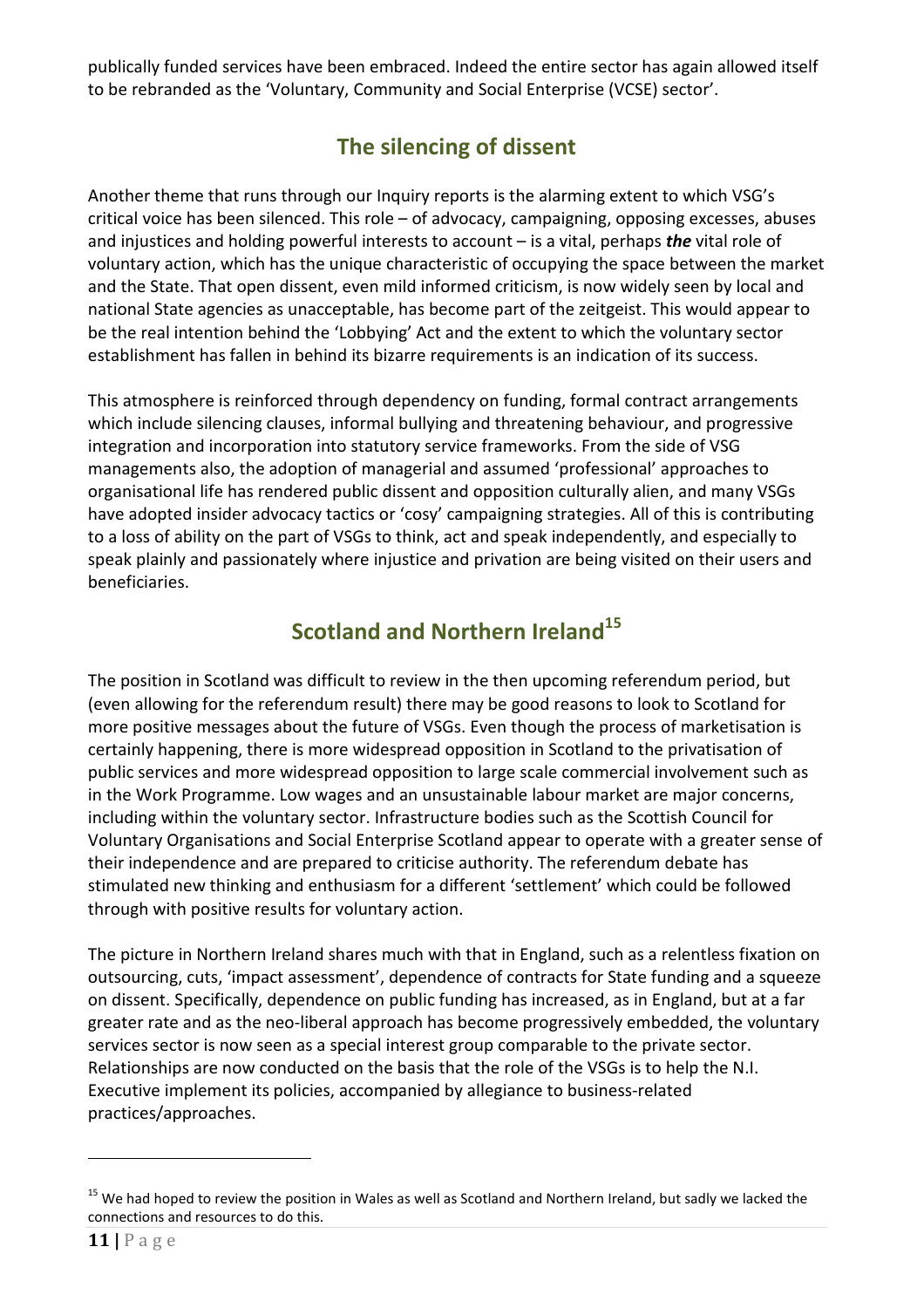Thus far, cuts appear to have had less of an impact, and there remain many public funding contracts let to small VSGs. However, future cuts that are envisaged, together with the ground being gained by private companies is forcing more aggressive competition and the creation of larger, rolled up contracts which will discriminate against small VSGs.

Previous support for the voluntary sector as an agent to promote peace and reconciliation has been replaced as communal interest-group politics have re-asserted themselves. Offering opposition in Northern Ireland is anyway difficult, but especially difficult in this sectarian setting where politicians playing 'zero-sum' games are very powerful; this is silencing dissent from within the voluntary sector.

## 4. Why has this happened? The politics of today

Policy change and the impact on VSGs, their services and their users are justified by Government and their supporters within the voluntary sector as 'common sense' responses to a changing world. From this point of view, cuts in public expenditure are essential measures to address the country's deficit; the welfare system needs to be reformed to reduce its burgeoning costs and to challenge the 'culture of welfare dependency'; the privatisation and outsourcing of public services breaks up inefficient State monopolies; and creating competitive markets is the only way to 'drive up quality and drive down costs'.

It is clear to us, however, that these policies are ideologically driven: the expression of a more radical programme of action aimed at transforming British society and the role of the State. The impact on the voluntary sector can be seen as collateral damage from this wider political and social re-engineering.

## The neo-liberal project and its agenda

Like other Western Governments the Coalition has defined its key objective as delivering economic growth, identifying the market as the means by which this can be achieved, rather than organising a more equitable distribution of existing wealth. It has therefore embarked on a course of action that involves reducing the size and the role of the local State; creating a 'more flexible' labour market by lowering job security and further reducing the power of trades unions; extending competition into aspects of society and services not formerly governed by the market, especially through the privatisation of public services; and promoting the creation and accumulation of wealth in private hands through a combination of 'light touch' regulation and low rates of corporate and individual taxation. This 'package' is what is now known as 'neoliberalism'.

#### The values underpinning these changes – dismantlement of the post-war welfare settlement

Neo-liberal ideology, adopted by successive recent Governments, represents a clear attack on the values and consensus that have informed the role of the State and the idea of public service since the post World War II welfare settlement. Within this settlement was held the belief that society has a collective responsibility for the welfare of its members, implemented through universal provision for health, education, welfare and income support as well as other public services, rights and entitlements. There has been acceptance of a shared duty to eliminate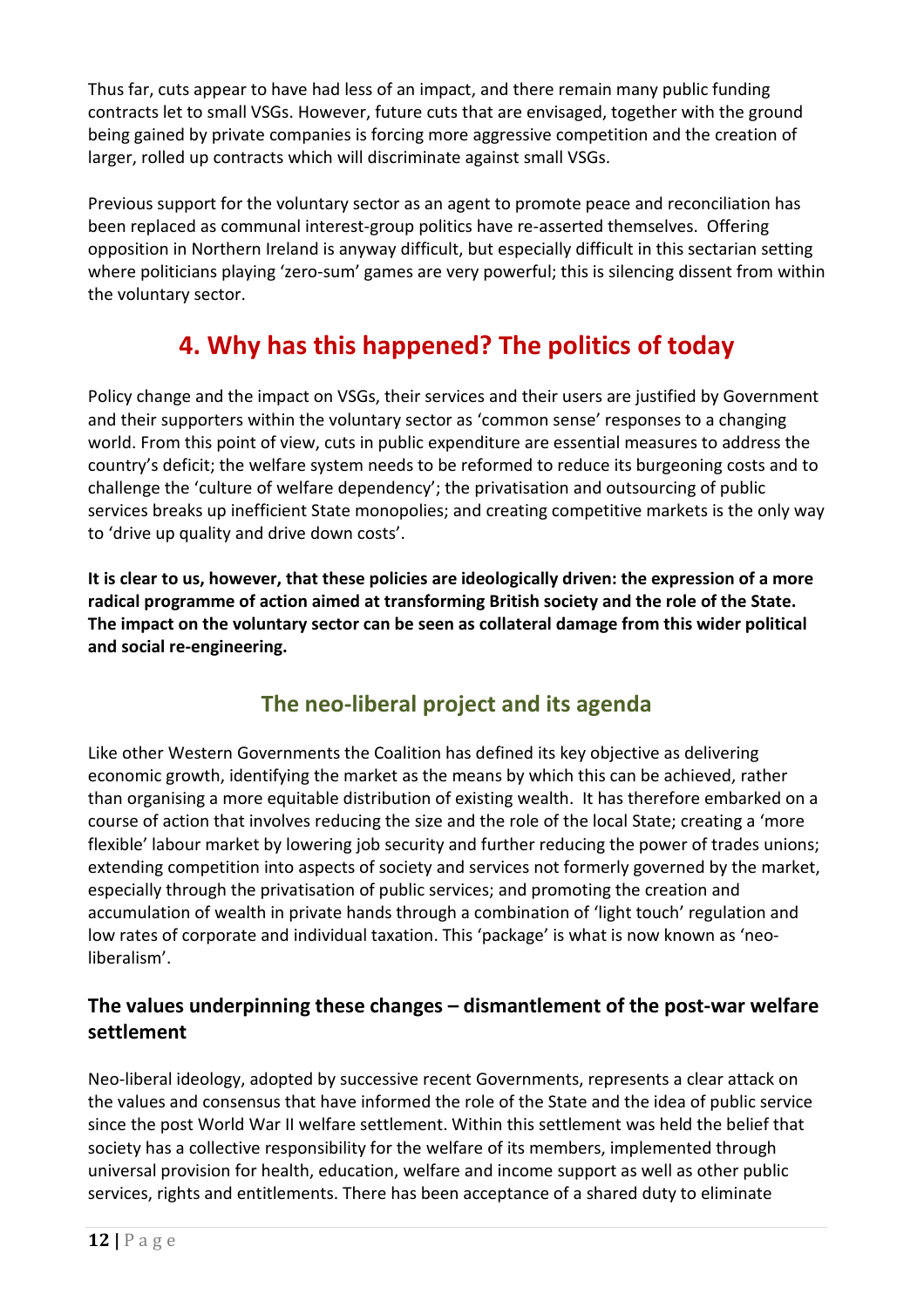discrimination, or at least mitigate its adverse impacts and resulting inequalities. Employees should be entitled to decent terms and conditions of employment and the right to organise to protect their interests. The State has played a major role in the redistribution of wealth. Public policy development has, in theory, been based on evidence drawn from assessing its impact on people and the environment.

By contrast neo-liberals argue that individuals are responsible for their own well-being and should be able to access their need for services from a variety of providers competing in a market place; that matters of priority and choice are best resolved at the level of individual decision making and resolved through market mechanisms; prosperity and full employment depends on the existence of a free and flexible labour market; and policy-making needs to be directed primarily to securing economic growth through the creation and accumulation of private wealth.

The Coalition Government project has significantly extended previous Governments' neo-liberal approaches and posits a new and different relationship between the individual and the State: the Keynesian social contract in which citizens could expect to be supported in times of adversity has given way to an atomised view of society in which the individual is expected to provide for his or her own needs.

#### Cuts and 'austerity' alongside massive concentration of wealth

Changes in the funding environment for VSGs, since 2008, accelerated since 2010, have materialised against the backdrop of the largest cuts in living memory to public services and support, yet represent still only 50% of those envisaged prior to the Autumn Statement in December 2014. The result has been massive cuts in living standards of those already the poorest and most vulnerable in society and the direct creation of destitution through benefits sanctions and withdrawal of other supports. Food bank charities, the existence of which in a wealthy, Western country is deeply disturbing, have even been discouraged from giving to those denied benefits under sanctions. The Archbishop of Canterbury now agrees that 'hunger stalks the land'<sup>16</sup>.

At the same time, Government policy, especially economic policy, has deepened inequality and accelerated the concentration of wealth amongst the already wealthy. For example, 'Quantitative easing', the principal measure used to counter the recession and stimulate growth, has had the direct effect of raising asset values, including shares, property, antiques, fine art, racehorses and wine. The Bank of England noted $^{17}$  that, if everyone had the same amount of financial assets, the increase in asset values would be equivalent to around £10,000 for every person in the country. However, such assets are not, of course, shared equally. The Bank's report says: "In practice, the benefits from these wealth effects will accrue to those households holding most financial assets."<sup>18</sup>

#### Privatisation and the outsourcing of services

The New Labour Government did much to legitimise and open the door to the privatisation of

<sup>16</sup> http://www.dailymail.co.uk/news/article-2863693/I-seen-hunger-stalks-country-shocks-Africa-Stop-wasting-foodfeed-poor-says-ARCHBISHOP-CANTERBURY.html

<sup>&</sup>lt;sup>17</sup> See http://www.bankofengland.co.uk/publications/Documents/news/2012/nr073.pdf

<sup>&</sup>lt;sup>18</sup> See also http://leftfootforward.org/2013/05/bank-of-england-confirms-rich-made-richer-by-qe/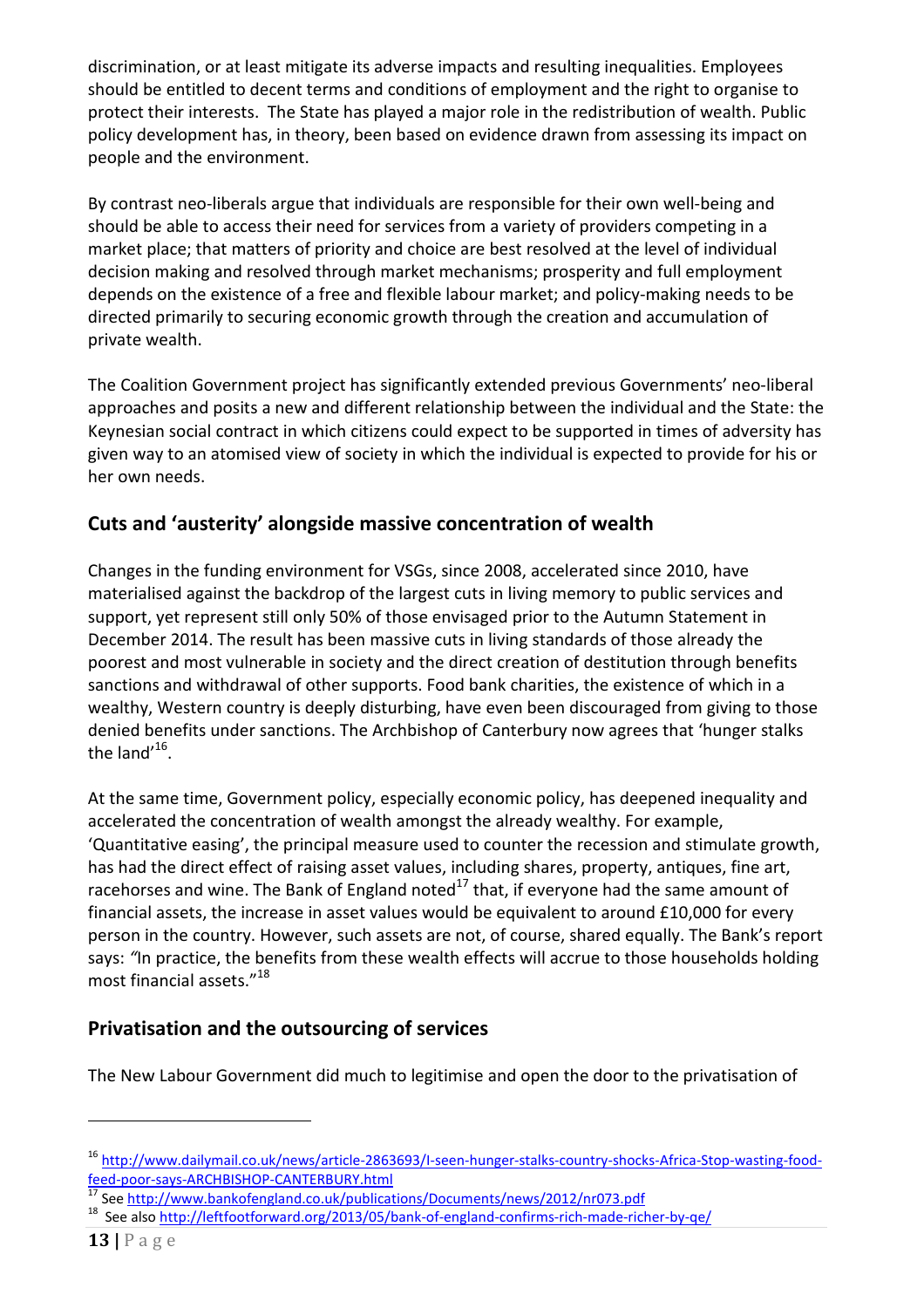public services. However, the ideological commitment to free market principles by the Coalition Government has resulted in a huge growth of privatisation. Outsourcing of public services is big business on an eye-watering scale. In 2012 outsourcing in the UK amounted to 80% of all outsourcing in Europe, the Middle East and Africa combined. This transfer of public assets is focussed on massive global corporations.

Privatisation is driven primarily by ideology, but is also promoted as a response to the recession, providing an opportunity to cut public expenditure. Both the ideology and its practical application deify competition and, for a combination of reasons, force a 'race to the bottom', whether involving for-profit or voluntary sector providers. Privatisation has also imposed changed roles for central and local Government with State agencies increasingly relegated to perform the functions of commissioning and procurement bodies, whilst stripping away many previous functions, especially from local Government. This leaves little room for developing local alternatives.

#### Neo-Liberalism re-engineering the voluntary sector

The re-designation, by the New Labour Government of voluntary and community action as the 'third sector' was not just a change of terminology but reflected a major shift in how VSGs were defined and promoted, placing a new emphasis on their role in delivering public services and their adoption of 'professional' standards and commercial methods. The outsourcing project demanded this shift to assist the reshaping of public service delivery.

New Labour appeared to view voluntary organisations as 'preferred providers' for many services and, in latter years, encouraged transition to 'social enterprises' on the assumption that this would enable access to alternative funding.

The Coalition Government's preference lies with the private, for-profit corporation. Though the largest charities may wish – and be able – to compete with the powerful profiteering giants, to do so they have to morph themselves into private business lookalikes. This steps beyond smallscale, socially motivated entrepreneurial behaviours.

Despite the early 'promise' of the New Labour years, the reality now is that most VSGs, and the sector they are a part of, are merely bit players in this massive privatisation programme, able - if they are lucky and their face fits - to pick up sub-contracts from the global private sector 'prime contractors'. In the process, the rush to bid for public services (despite the poor chances, for most VSGs, of winning the contracts involved) has obliterated any meaningful debate in the sector about either the desirability of privatisation or voluntary sector complicity in it.

Any remaining Government interest in VSGs, unable or unwilling to turn themselves into businesses, is within a paradigm that views them as a safety net for residual welfare. Here the job is to fill the gaps left by cuts in public services or meet needs from which no profit can be extracted. G4S and Serco are not rushing to run food banks. The idea of these fallback services, which are expected to be funded through private philanthropy, public subscription or quasibusiness 'social investment' mechanisms, ignores the deep structural causes of poverty.

The growing acceptance of market values and other tenets of neo-liberalism have had considerable impact on the environment in which voluntary organisations operate and on the ways that they operate. Important here has been the rise of new assumptions about appropriate ways to run VSGs (commonly known as 'managerialism'), and a developed identity for VSGs as 'professionals' within a business environment. Both tendencies are damaging in the ways they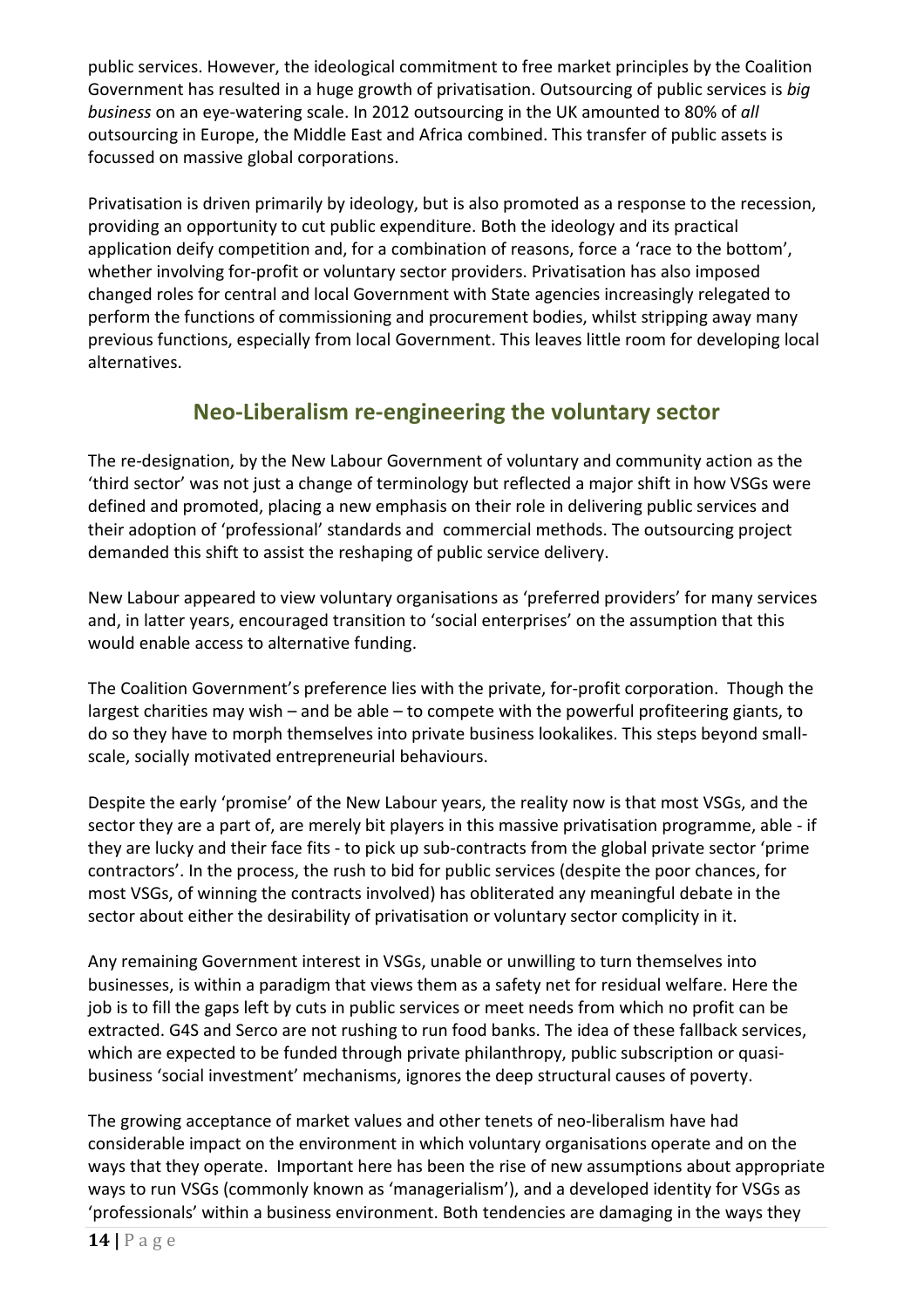are applied. The first serves to justify extended vertical hierarchies, punitive and bullying management cultures, deteriorating wages and working conditions for frontline staff, and slavish adherence to 'playing the numbers' to satisfy contract requirements. The second serves to separate staff and the VSGs in which they work from any serious contribution to social or political activism that attempts to address the root causes of poverty, deprivation, inequality, and injustice.

Many VSGs have re-labelled themselves as 'social enterprises'. The Treasury is clear that "a Social Enterprise is, first and foremost, a business. That means it is engaged in some form of trading, but it trades primarily to support a social purpose....".<sup>19</sup> 'Social investment' is an attempt to change the whole basis of funding for voluntary organisations from grants and donations to loans, equity and bonds, creating an infrastructure of circularity in 'public' funding built on debt and investment return.

All these changes erode the values and ethos of voluntary action as well as undermining our historical understanding of 'public good'. Much of the raison d'être of the voluntary sector has been in its role in contributing additional or complementary activities that filled the gaps in statutory provision, reached people and communities with limited access to public services and championed marginal or unpopular groups and causes. Historically, the sector has both challenged the Welfare State to do better and helped to make up for its shortcomings.

Additionally, the increasing emphasis on the individual citizen's responsibility for his or her well being puts at risk the values of solidarity, mutuality and altruism that have been at the core of many voluntary organisations. Organisations are expected to harness concurrently both altruistic and self-interested motivations but mixing the two often comes at the cost of abandoning any sustaining voluntary sector ethos.

As the welfare settlement is hollowed out by the imposition of the norms and values of the market, many voluntary organisations and their leaders now find themselves in a 'dilemmatic space<sup>'20</sup> in which VSGs seem no longer to know what is the right thing to do, feeling helpless to challenge the view that non-market responses to social need are inefficient anachronisms and that increasingly fragile service provision is all that is achievable. The reality now for many smaller, especially local VSGs, is that they are experiencing falling incomes and organisational instability while, at the same time, facing increased demand and more desperate needs amongst their constituencies. For many, the prospect is closure or retrenchment to function as volunteerbased organisations with scant resources, or being prepared to accept the yoke of sub-contractor status for a private firm using their work to maximise their profits.

It is hard to escape the conclusion that a significant part of the sector's VSGs have sown the seeds of their own demise and remained silent about the consequences for their beneficiaries. Many individual organisations have embraced the changes and sought to exploit what their leaders saw as opportunities for expansion, survival or to play a larger role on the social policy stage. In the process many have lost sight of their mission and values. And they have been encouraged to adapt themselves to the requirements of Government by their 'leaders' and

<sup>&</sup>lt;sup>19</sup> The Role of the Voluntary and Community Sector in Service Delivery: A Cross Cutting Review. HM Treasury 2002. The legitimacy of extracting profit from the needs of poor and disadvantaged people has been further promoted through the developing fashion to describe these ventures as "profit with a purpose".

<sup>&</sup>lt;sup>20</sup> Honig, B. (1996) 'Differences, dilemmas and the politics of home' in S. Benhabib (ed.) Democracy and Difference: Contesting the boundaries of the Political, Princeton, NJ: Princeton University Press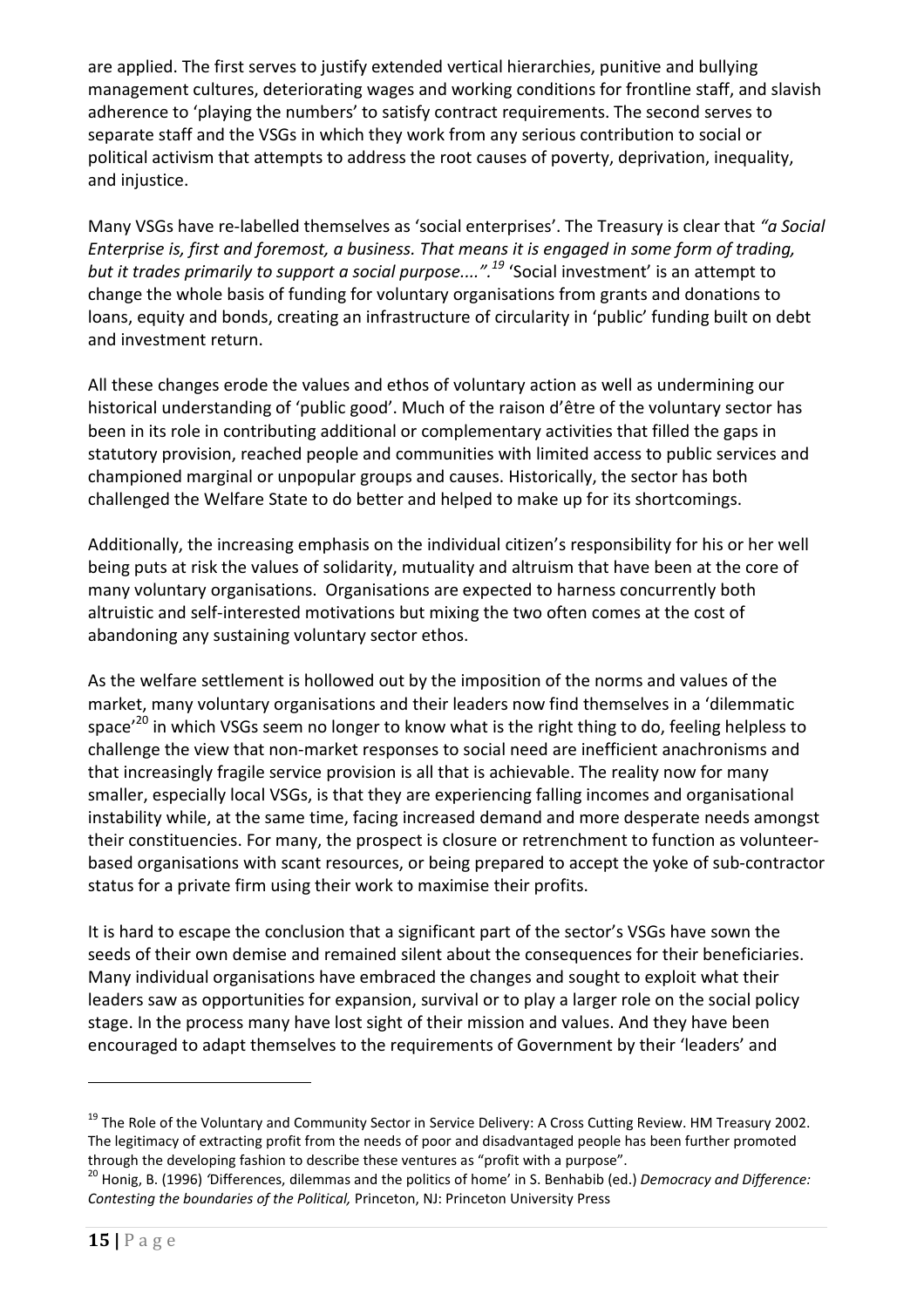'representatives' at national and local levels.

The absence of concerted resistance to the cuts or the privatisation of services at national level has been remarked in other settings reviewed by the Inquiry. For example, refugee and migrant community organisations understand the need for concerted campaign action but find it difficult to overcome the tensions associated with having to compete for influence and funds. And, despite the salience of the changes to social security within the debate on the independence referendum, resistance to change at local level in Scotland has not led to a coherent or coordinated overview.

## 5. The future for Voluntary Services and what can we do about it?

Here we set out some reflections arising from the Inquiry. These are offered as a basis for debate to help lay the ground for the practical action and new directions needed to resurrect the important, complementary and democratic role for VSGs. This debate will inform an NCIA manifesto for action in 2015. Our messages are intended for voluntary services and groups of different shapes and functions; local decision makers such as commissioners and councillors; disaffected individuals within VSGs; those engaged in researching this scene and those already or beginning to take their own actions.

#### Where are Voluntary Services heading?

Our Inquiry reports show a clear direction of travel for voluntary services. The fortunes of VSGs now hang on the coat tails of privatisation, the shrinking of collective responsibility for social protection and the future for public services. It is these forces that make up the main show in town. Within this landscape, there are local services and individuals doing what they can to hold fast to self-determination and user and community interests, providing safe havens for those whose needs are becoming increasingly desperate. Given the variation in responses we have found, from different VSGs and in different areas, it may be too soon to say that all is yet lost.

Nonetheless, small to middling local voluntary services are clearly struggling to survive, and many 'leadership' voices support the new regime or keep their concerns silent. At this point, the future is not looking good and still with more than half the expected public sector cuts yet to come. Here, for debate, is one possible and depressing scenario for that future, but one that is supported by the evidence generated by our Inquiry.

We see large national charities continue to develop as private sector look-a-like [sub]contractors driven to increase their market share in a privatised Welfare State. Many middle sized local voluntary services will decline and vanish, with the loss of expertise and accumulated practice experience, or revert to their historical roots of small volunteer-based community groups, operating outside market regimes. A few professionally-based value-driven voluntary services will struggle on within the welfare market by dint of clever tactics and strong relationships with local people and institutions. Alternatives to the market and radical action will mostly be found in informal groups and networks operating on the basis of mutual aid, reciprocity, activism and conviviality. The future of voluntary services, as part of authentic voluntary action, will lie with groups relying on small amounts of money and operating outside of business and contractual relationships. It is these groups which will carry the burden of change, and attempt to meet social and other needs not covered by shrinking public sector contracts.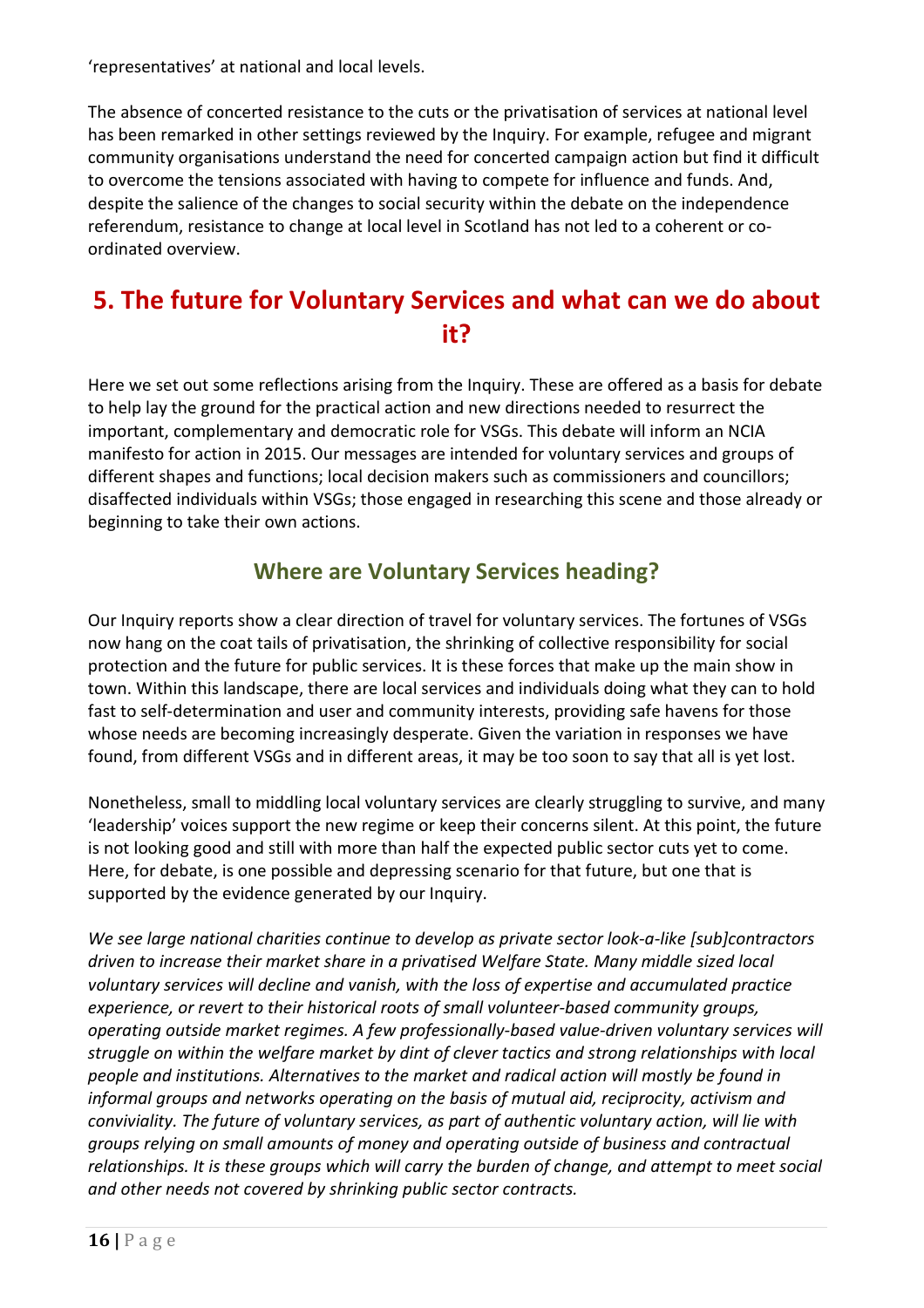Those working in, and running, voluntary services will be faced with a choice: to regain their true voluntary status, as independent endeavours, separate from, and complementary to, the State or private sector; or to continue to play the markets, become part of the privatised welfare State delivering profit-driven services of questionable quality and contribute to the demise of welfare.

Nonetheless, whatever unfolds, we believe there is a future for self-determining VSGs. For centuries, people have found each other, identified common interests, tackled common problems and enjoyed each other's company. VSGs have been an important part of the struggle for social justice and an important influence on the shape and adequacy of public services. The NCIA Inquiry shows that this continues, despite attempts to co-opt and undermine these efforts. Our offerings below are designed to safeguard and speed this time honoured process.

#### Take a stand and win the argument

The Inquiry findings show the impact of neo-liberal ideologies and the extent to which VSGs have strayed from what we value as their distinctive role within civil society. VSGs - their users, trustees, volunteers and workers – would do well to re-examine and [re]state the values, principles and political perspectives that they feel define their role and purpose.

For those who agree with our perspective, now is the time to stand up, be counted and lead a truthful and plainly spoken campaign to change the mood and the music. For this we need to:

- Renew understanding of the historical role of voluntary action and its values to set against the tenets of neo-liberal ideology;
- Robustly challenge the assumption that public expenditure cuts are inevitable, that competition and privatisation are the ways forward and that those involved in voluntary services necessarily agree with this agenda;
- Reassert ideas of 'public good', collective social responsibility, positive ideologies and moral obligation;
- Pay greater attention to people's individual and collective voices to enable their direct influence on the design and provision of services, stand with them and advocate robustly on their behalf;
- Question the premise that voluntary services are necessarily good or ethical or better than no service at all;
- Rethink how voluntary organisations should behave and be run, and re-make shared relationships between trustees, staff, volunteers, users and communities;
- Build alliances that support the pursuit of social and economic justice.

#### Privatisation, welfare markets and the proper role for voluntary services

Few VSGs will have a future in a privatised welfare market as their chances of securing contracts diminish. This assertion should be widely publicised. Given this scenario, the logical conclusion is that they should stop trying and concentrate on what they can and should do: innovate and share experiences, advocate for, and campaign with, their beneficiaries, users and the communities they care about. Small groups, in particular, can concentrate on keeping activities and services going through mutual aid, activism and a commitment to avoid being co-opted into the neo-liberal 'consensus'.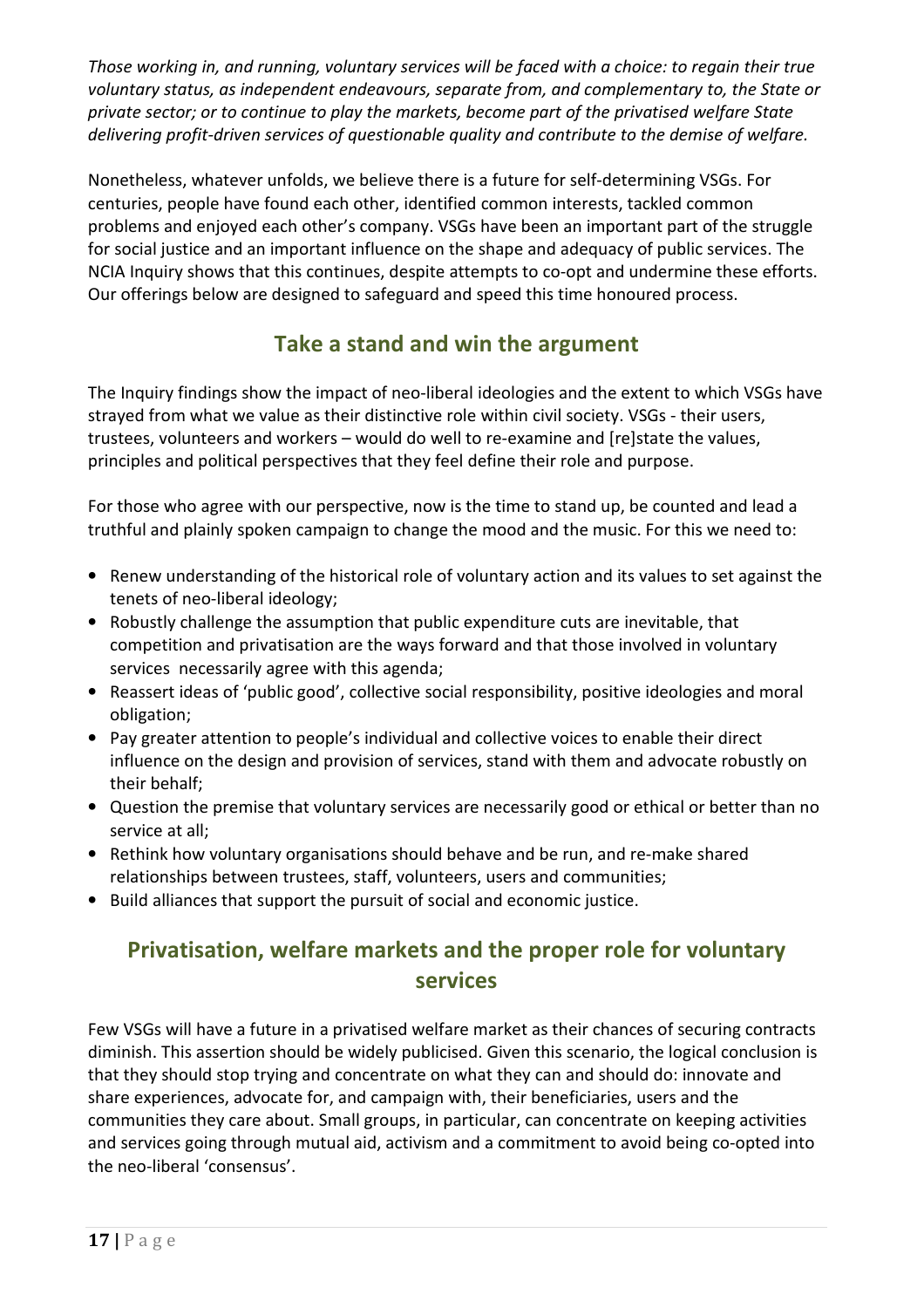Larger organisations, wishing and able to compete in the new welfare market, should set ethical conditions for their participation and stand up for basic principles and values associated with positive social change and justice. This will set lines not to be crossed in pursuit of contracts.

We can see no justification for VSGs accepting sub-contractor status to work with profit-making enterprises, especially where the effort of volunteers is being used to generate those profits. VSGs should consider carefully whether their assistance in extracting profit from the needs of their users and beneficiaries conflicts with their core purpose. However, if VSGs are willing to enter into such arrangements, they should not associate with companies with poor ethical practices, should protect the conditions of their staff and volunteers and be mindful of the reputational damage that could rebound on them, as also the likelihood of damage to the quality of services.

#### Get back to productive funding

In order to reclaim an independent role for VSGs, we need to argue for a return to the principles and assumptions that underpinned grant relationships and which shaped the ways in which all parties viewed the role of VSGs within public service provision. Above all, these principles promote the independence of action that underpins a vibrant and plural civil society.

Current commissioning and procurement practices should be abandoned as so much has been demonstrated to be unfit for purpose. Behind this, of course, is the need to break the consensus of 'marketisation' and competition. The development of effective funding relationships requires more integrated and participative mechanisms for needs assessment, service design, delivery and evaluation. Effective service improvement and innovation plans would assess the benefits of retaining directly managed services and quantify how the transaction costs of commissioning will reduce funds available for frontline provision. Services should only be externally procured where they can be shown as failing and resistant to attempts at improvement. Procurement processes need to be redesigned on the basis of proportionality, wider considerations of social value and the building of social capital, the value of locally-based and owned providers and not solely directed to accruing short-term savings in public expenditure $^{21}$ .

Examples of good practice should be celebrated - where funding relationships have been shown to be based on sound local experience, informed and respectful relationships, and a shared commitment to high standards of provision. And, importantly, that VSGs have exercised the capacity to expose and challenge abuses and represent robustly the needs of their users.

## Active solidarity with people under attack

VSGs have played roles in the past as active agents of change, shaping the future and standing up for unpopular or unnoticed causes. The Inquiry has shown how this role is being silenced, exactly at a time when this spirit should be harnessed and amplified. The 'show and tell' expertise of voluntary services offers vital evidence, providing opportunities to speak on matters of policy with authority and legitimacy, and blow the whistle on poor services and practices.

More generally, and as more cuts impact on more people, VSGs are in a unique position to enable the voice and experience of those with least influence to be heard and to stand alongside

<sup>&</sup>lt;sup>21</sup> For a discussion of alternatives to current practice see In Place of Austerity by Dexter Whitfield. Spokesman Books. 2012.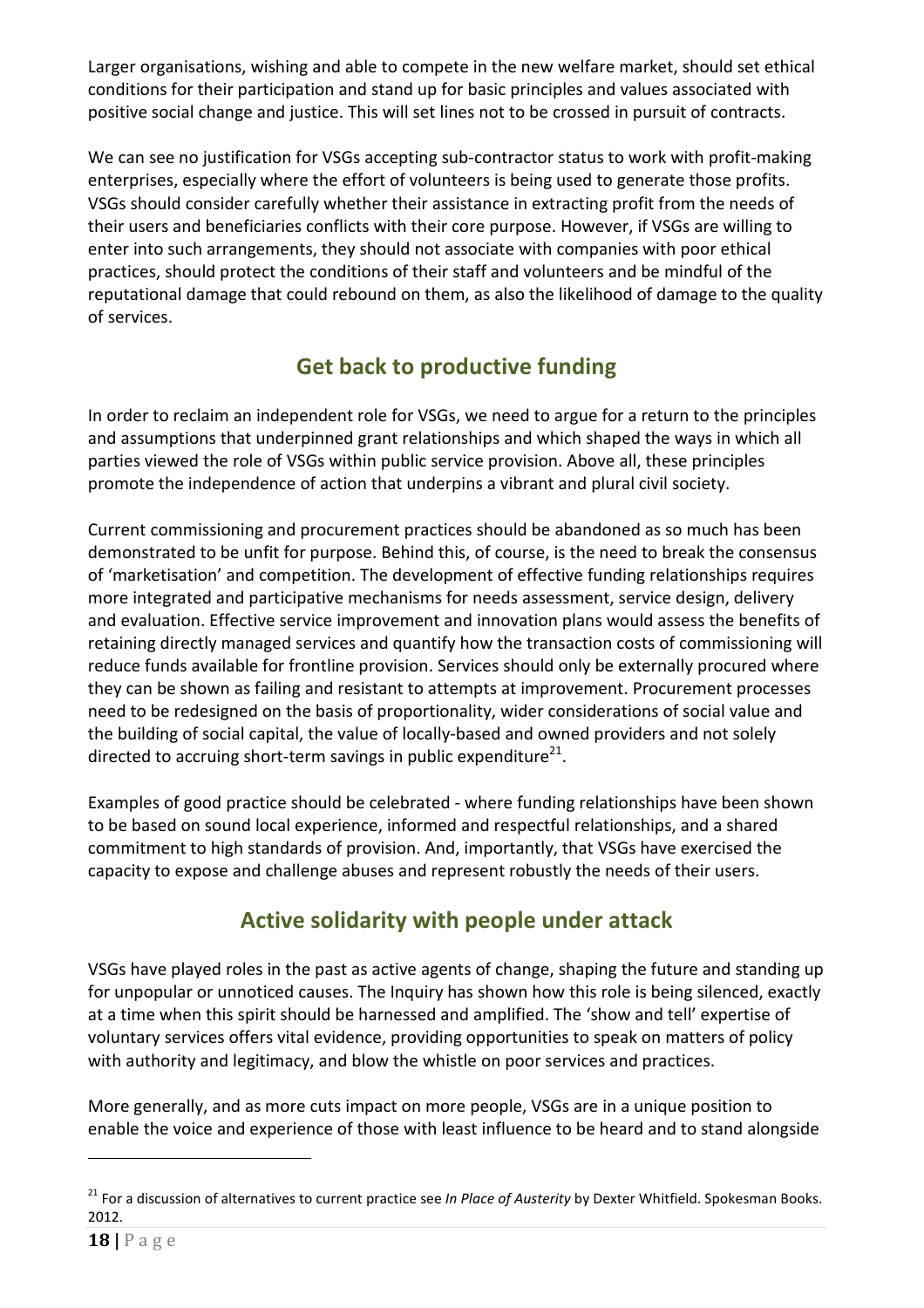these people. This can be understood as an organisational responsibility and ethical duty rather than a maverick intent - either directly or in alliance with 'outsider' campaigners.

#### Voluntary services, collective action and leadership

The Inquiry has shown the poor response of many voluntary sector umbrella groups and representative bodies, local and national. Most of these bodies have a membership. Members can use democratic systems to choose their representatives, make them accountable, and seek the voice and action they wish to see. Alternatively, voluntary agencies can vote with their feet and re-build a collective voice elsewhere which better represents their beneficiaries' interests.

In local areas, a few CVSs may have the potential to provide the focus for collective action to repair the damage exposed by this Inquiry. It may be possible to re-form these groups as genuinely representative of community interests, rather than as a service working to meet specifications that someone has commissioned.

Where this is not possible, there is potential to build on the willingness of informal groupings or activist networks (as identified in NCIA's *Here We Stand*<sup>22</sup>) to play some of the intermediary role, or simply to join with these groups and make alliances with others such as public sector workers. Trades unions may have a valuable role to play as allies of voluntary action for community benefit; and also for workplace democracy and good working conditions within VSGs. They may, for example, be able to bring pressure to bear on local councillors to guarantee the Living Wage to employees of successful contractors or on Labour-led authorities to commit to the Ethical Care Charter or explore rigorously the implications of the Public Services and Social Value Act. Some trades unions are also committing themselves to the principles and practice of community organising in which they take messages of solidarity outside the workplace to build alliances with community and activist groups.

#### Last word

Since 2006 NCIA has been warning of the incremental erosion of the principles and practice of independent voluntary action and the emasculation of its role in civil society. This warning was largely ignored or denied by many in the voluntary sector, most especially by the so-called 'leadership' bodies, whose contribution can be characterised as intellectually deficient and politically both naive and supine. Now at the start of 2015, our current Inquiry has confirmed how these warnings were justified. The picture our research paints is deeply troubling and there is evidence that many people involved with VSGs are profoundly unhappy with what has happened to the domain that they occupy, but feel confused or powerless about how to regain the initiative. The alarm bell we sounded nine years ago has now been heard and support for the argument is now gaining air-time from a host of commentators in the mainstream and trade press.

However, this sad and dangerous demise of a proud civic tradition will have no chance of being halted unless and until there is an honest and open debate within the world of voluntary services about the daily reality of providing services, about the reasons why it is as tough as it is, and  $$ most critically - what practical action is needed to put things right. The cost of not facing up to this situation – and taking a stand – will be very high indeed.

<sup>&</sup>lt;sup>22</sup> Here We Stand NCIA, March 2013.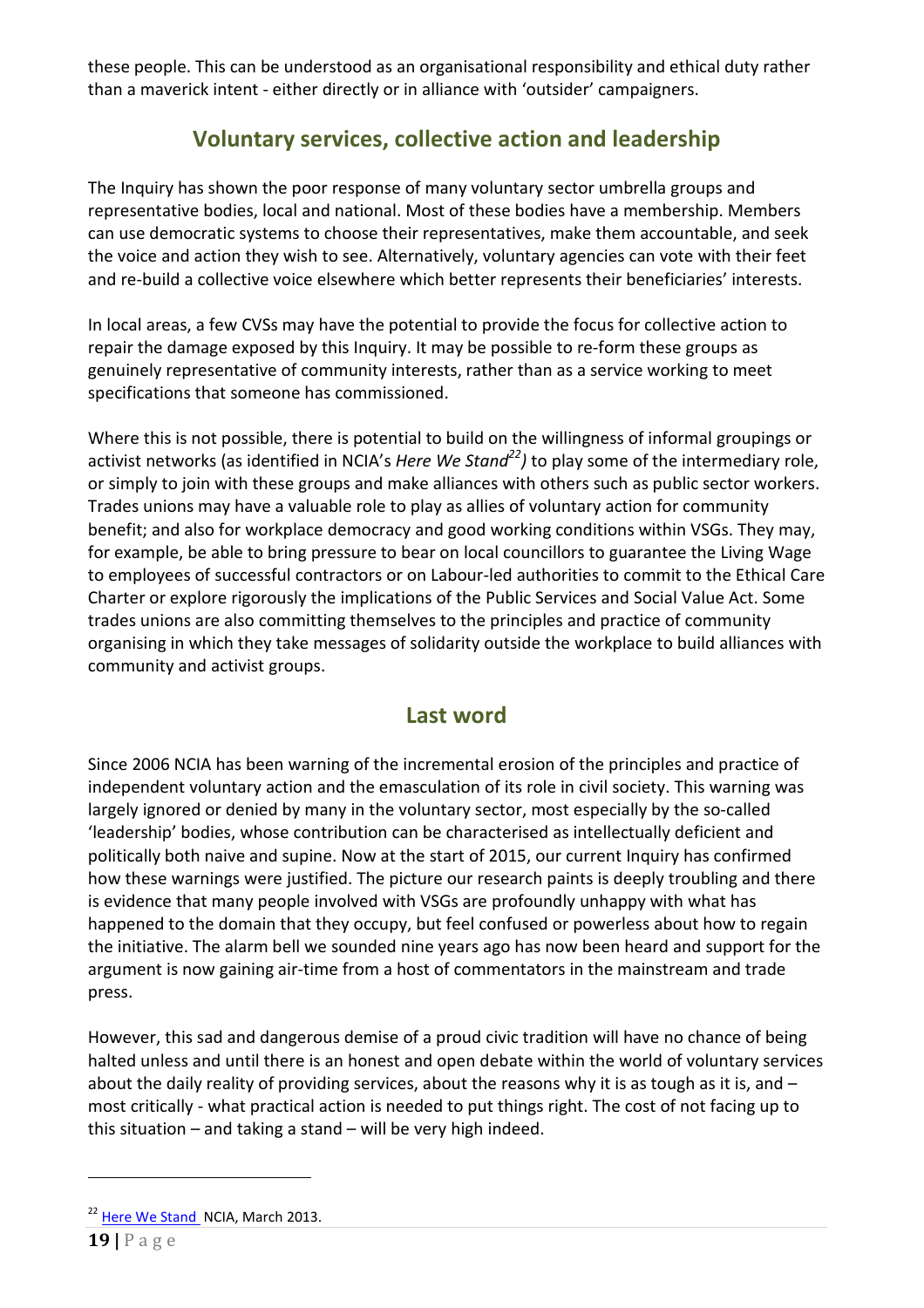#### Appendix 1: NCIA Inquiry Reports available

The Ideological Context by Dexter Whitfield examines the changes brought about by the commitment of successive Governments to the principles and practice of neo-liberalism, explains what neo-liberalism is, how this has reshaped the environment in which the UK voluntary and community sector now operates and its impact on voluntary agencies.

The Rise and Influence of Social Enterprise, Social Investment and Public Service Mutuals by Les Huckfield documents how New Labour and Coalition Governments, within a framework of neo-liberal thinking, have introduced business concepts and quasi markets as a way of re-engineering voluntary services. The report shows how, using 'capacity building', and with the support of sector leadership bodies, the voluntary services industry has been reined in as 'governable terrrain' and led to adopt private sector assumptions and ways of working.

Outsourcing and the Voluntary Sector by Laird Ryan documents the Coalition Government's drive to privatise public services and evidences the damage being wrought by competition and marketisation, shows where the money is going, and uncovers the growing trend of Voluntary Services as subcontractors to profit-hungry corporations like Serco and G4S

The Devil That Has Come Amongst Us by Andy Benson looks in detail at the procurement and commissioning regimes through which this progressive enslavement of voluntary groups has been achieved, and the ways this has diminished interest and capacity to take their mandate from users and communities and speak out against injustice.

Does Size Matter Paper 1 and Does Size Matter Paper 2 by Linda Milbourne and Ursula Murray include new research findings and examine the changing ecology of the voluntary sector, paying particular attention to the emerging differences - and fortunes - of small and large voluntary services groups. Paper 1 looks at the trends in income distribution across the sector and the evidence from area-based studies on the extent to which size is a factor in influencing experiences and approaches. Paper 2, drawing on indepth interviews with 17 voluntary groups, explores the specific experiences of competition between larger and smaller providers in specific service areas. The paper concludes by setting out the practical and ethical dilemmas for groups caught up in this turbulent environment.

Ordinary Glory: Big Surprise not Big Society by Mike Aiken looks at the impact of the changed environment on small volunteer-based community groups, shows how the influence of contracting and marketisation has damaged all levels of voluntary action but describes how, with a little encouragement, these groups and their activities might discover the seeds of a positive future.

Inquiry into the Future of Voluntary Service Support to BME Older People by Valerie Lipman demonstrates that little has changed for BAME older people over the last 30 years in terms of inequality, access to services and unmet needs, as mainstream bodies persist in neglecting this group of people. This has created a situation in which the contribution of small BAME groups is crucial but these groups are undermined by cuts in spending and further marginalisation.

Refugee and Migrant Group Action on Xenophobia and Public Policy by Lisa Roden looks at the response of VSGs working with migrants and refugees to rising xenophobia within public policy and concludes that co-option and bureaucratisation has decreased solidarity amongst potentially radical factions within the voluntary sector concerned to defend the position of refugees and migrants.

#### The Impact of Contracting and Commissioning on Volunteers and Volunteering in Voluntary Services

Groups by Colin Rochester examines the contemporary volunteering, showing how contracting and commissioning have accelerated the rise of the 'workplace model' and the formalisation of volunteer management that "threatens the untamed and often maverick expression of free will that defines the authentic spirit of the volunteering impulse". This view of volunteering as unpaid labour serves "to separate and distance the work of VSGs from those volunteers and voluntary groups that occupy the